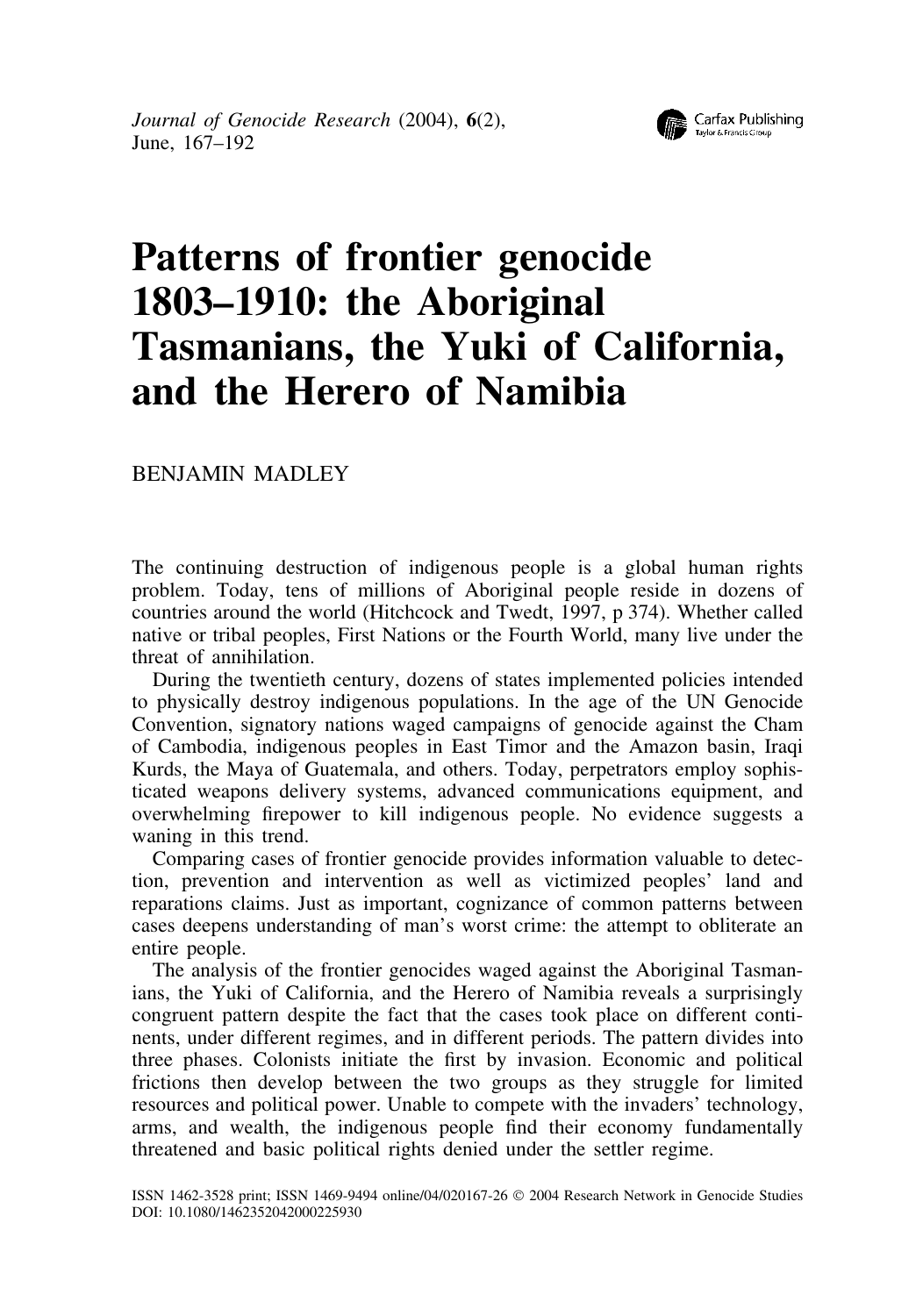Aboriginal people begin the second phase by attacking settlers and their property in an attempt to regain access to economic resources, reclaim lost land, protect political rights, or exact revenge. Settlers and their government then retaliate, but cannot quickly defeat the indigenous peoples' guerilla insurgency. Out of frustration and expediency, the invaders choose a "final solution" to the military conflict.

During and after the genocidal military campaign, the settlers' government initiates the final phase by incarcerating Aboriginal people in camps that bear comparison with the Soviet gulag. In these reservations, settler governments continue genocidal policy though a varying combination of malnutrition, insufficient protection from the elements, inadequate medical care, overwork, unsanitary conditions, and violence.

## **The lie, the myth, and racism**

Genocide in Tasmania, California, and Namibia began with a common lie: the assertion that the land was "empty," "unclaimed," or should be "made empty." The British in Australia employed a doctrine of *terra nullius*, or "land where nothing exists," while in the US settlers and their advocates spoke of *vacuum domicilium*, or "empty domicile," to justify invasion and expropriation (Stannard, 1992, pp 234–235). In Namibia, colonists enacted policies of *tabula rasa*, or "creating a map scraped smooth," to facilitate dispossession and ethnic cleansing (Drechsler, 1966, pp 168–169). The concept of *tabula rasa* asserted that indigenous people should be removed and that these people had minimal moral claim to the land. If white settlers saw no European-style agriculture or Western trappings of civilization, they often deemed an area "empty" to rationalize conquest and settlement. Under the British doctrine of *terra nullius*, Aboriginal Tasmanians had no right to territory because they were not using the land in a European fashion and had no legal title under British law. Likewise, under the *vacuum domicilium* doctrine, the California legislature excluded the Yuki from state citizenship and thus legal land ownership. The German government did grant land titles to Hereros, but utilized the "empty" land concept as part of the rationale behind Chancellor von Caprivi's 1893 claim that "the territory is ours, it is now German territory and must be maintained as German territory" (Bley, 1971a, p 611). Later, the Germans justified policies designed to transfer land from blacks to whites with the same concept. The idea of "empty" or unclaimed land provided the legal and intellectual framework for genocide by rationalizing dispossession and by suggesting that native people were less worthy of land ownership and thus essentially less human than white settlers.

Victors write history, and, in the final phases of frontier genocide, perpetrators create a myth to excuse their crimes. By claiming that so-called "primitive" peoples and cultures are fated to vanish when they come into contact with white settlers, a deadly supposition emerges: the extinction of indigenous people is inevitable and thus killing speeds destiny. While visiting Tasmania in 1836, the Reverend Thomas Atkins attributed the "almost extinct" condition of the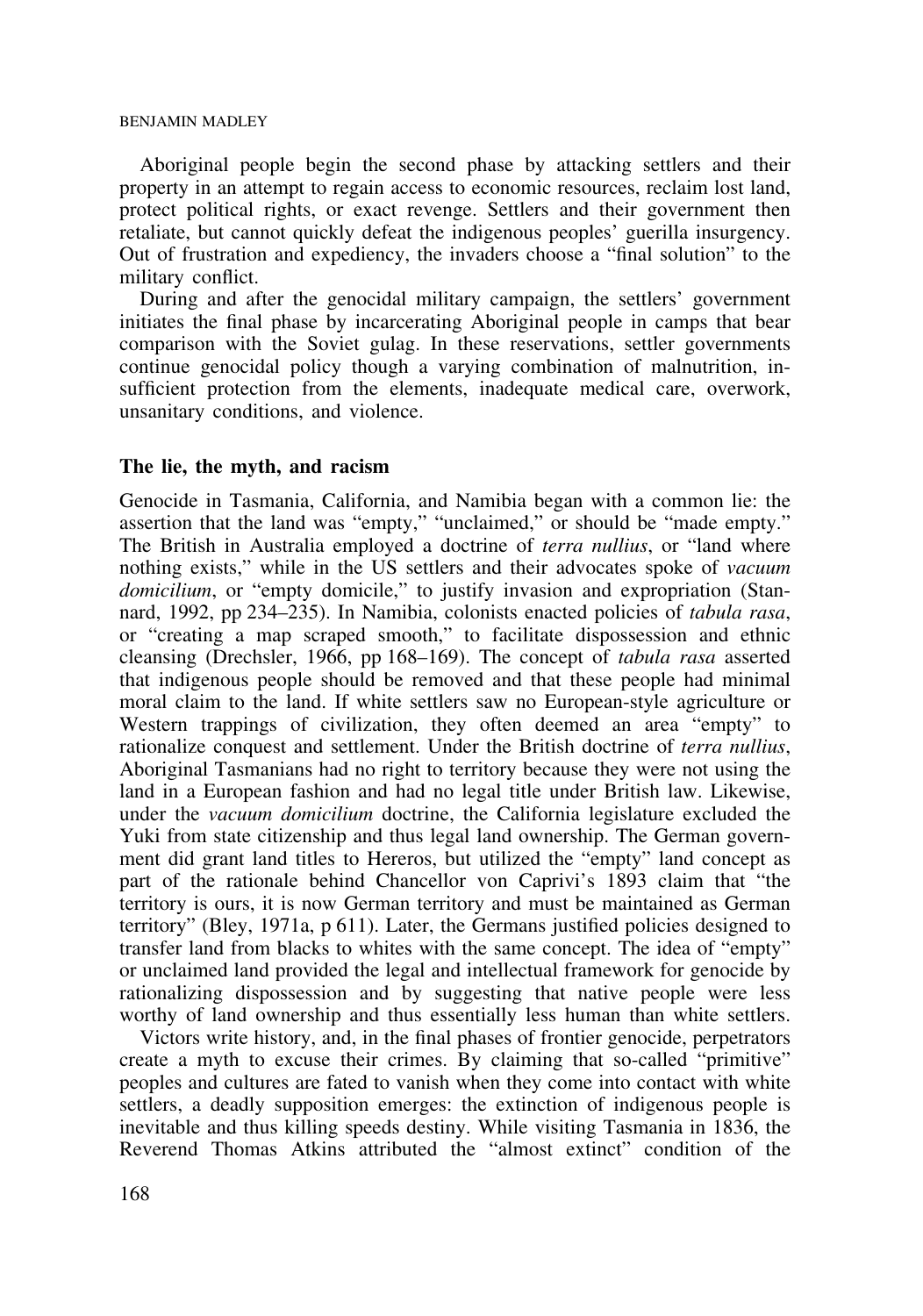Aborigines to the "universal law in the Divine government" that "savage tribes disappear before the progress of the civilized races" (Atkins, 1869, 10). Across the Pacific, white settlers in California expressed similar sentiments. An 1850 article in the San Francisco *Alta California* described the destruction of California Indians, such as the Yuki, as "unavoidable," suggesting they would evaporate "like a dissipating mist before the morning sun from the presence of the Saxon" (San Francisco *Alta California*, December 5, 1850). California Governor Peter Burnett transformed passive acquiescence into active acceleration by arguing, in 1851, that "A war of extermination will continue to be waged … until the Indian race becomes extinct … the inevitable destiny of the race is beyond the power or wisdom of men to avert" (Heizer and Almquist, 1971, p 26). Fifty years later, Theodore Leutwein, Governor of German South West Africa, articulated his version of the inevitability myth: "The native who did not care to work, and yet did not want to do without worldly goods, eventually was ruined; meanwhile, the industrious white man prospered. This was just a natural process" (Leutwein, 1907, p 372).

The lie of empty land and the myth of inevitability helped perpetrators disguise, accept, or rationalize genocide and transfer responsibility to impersonal forces, even when deaths resulted from Aboriginal Tasmanians being "hunted down like wild beasts," Yuki men, "… women and children, [being] cruelly slaughtered by the whites" or the Herero being destroyed by General Lothar von Trotha's plan to "annihilate these masses" (Atkins, 1869, p 11; Browne, 1959, pp 41–42; Poole, 1990, p 251).

In all three cases, profound racism informed genocide. In Tasmania, colonists who seized Aboriginal children and dashed their brains out or lined Aborigines up as targets for musket practice likely considered their victims less than human (Plomley, 1966, pp 194, 88). Whites spoke of Aborigines as "horribly disgusting," lacking "any traces of civilization," "constituting in a measure the link between man and the monkey tribe," or "undoubtedly in the lowest possible scale of human nature, both in form and intellect" (Backhouse, 1843, p 79; Cunningham, 1827, p 46; Péron, 1809, pp 67–68; Prinsep, 1833, p 111). Likewise, many white settlers in California considered the Yuki subhuman. Why else would settler Dryden Lacock proudly brag that he routinely joined Yuki-massacring parties while his neighbor Hank Larrabee boasted of killing 60 Yuki children with his hatchet (Carranco and Beard, 1981, pp 59, 63)? An 1859 letter from the notorious Indian killer Walter Jarboe to the Governor of California sums up white racist sentiment towards the Yuki, describing them as "the most degraded, filthy, miserable thieving lot of any living thing that comes under the head and rank of human being" (Carranco and Beard, 1981, p 94). Whites in Namibia articulated similar views of the Herero. A missionary named Elger suggested "that the average German looks down upon the natives as being about on the same level as the higher primates (baboon being their favorite term for the natives) and treats them like animals. The settler holds that the native has a right to exist only in so far as he is useful to the white man" (Drechsler, 1966, p 349). Governor Leutwein spoke of "the higher *Kultur* of the Whites" and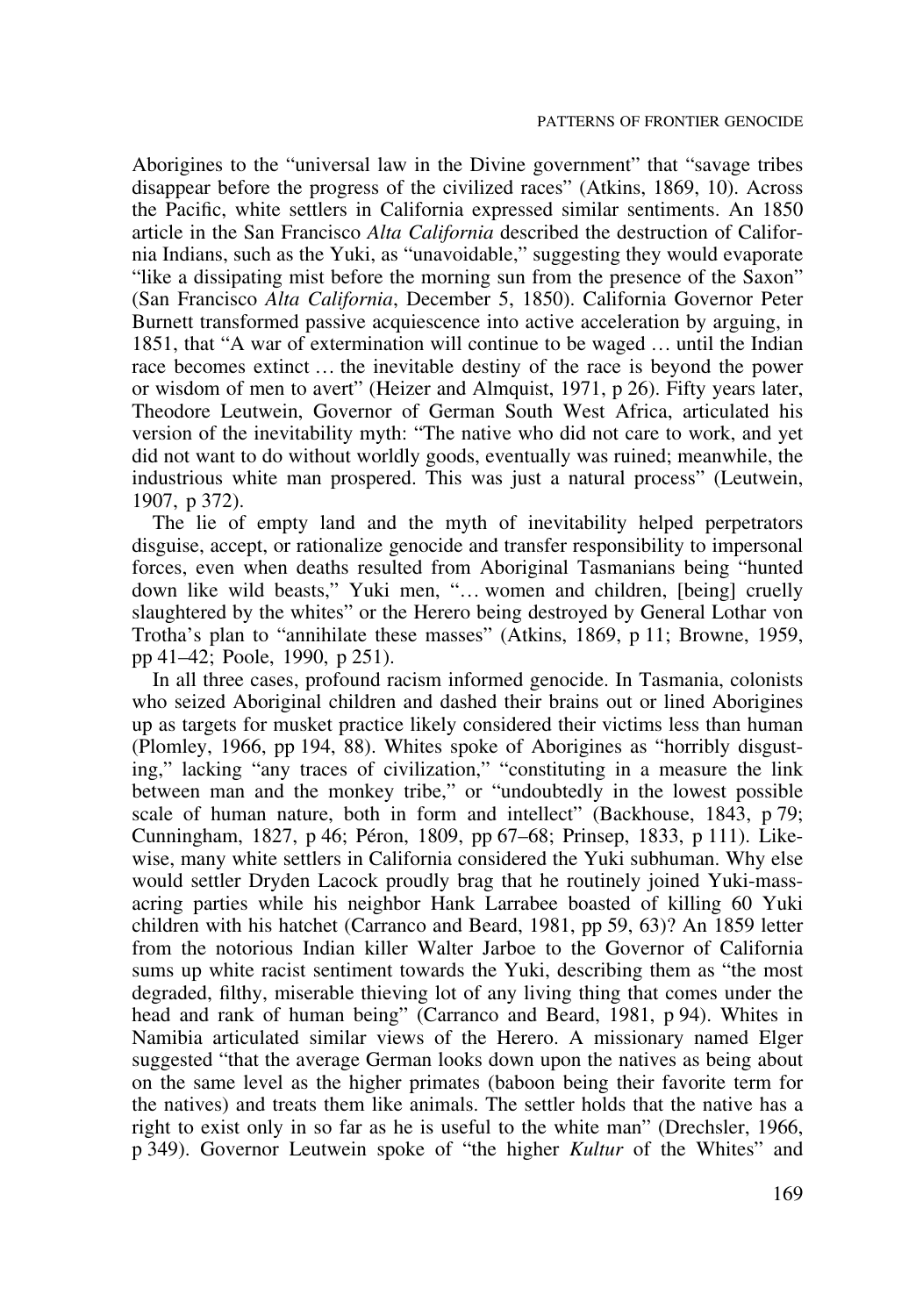missionary Heinrich Vedder wrote of "undoubted [German] superiority" (Leutwein, 1907, p 415; Vedder, 1938, p 229).

Ideological racism was not the primary motivation behind these frontier genocides. However, it provided the context in which settlers and their advocates attempted to annihilate indigenous people who rose up against them.

# **The Tasmanian case, 1803–1847**

European colonization of Australia began in earnest during 1788, when Britain established penal settlements to replace those lost with the United States' independence. British settlers first arrived in Tasmania in 1803. They were soldiers, convicts, and free colonists sent to claim the island and establish a new agricultural penal colony. During the next 75 years, British policies led to the destruction of between 4,000 and 7,000 indigenous Tasmanians, the majority between 1803 and 1847 (Plomley, 1992, pp 10, 29; Reynolds, 1995, p 4). In 1878 the last full-blooded Aboriginal Tasmanian, a woman named Truganini, died leaving a handful of mixed-blood survivors.

Conflict between indigenous people and settlers often revolves around two interlocking economic issues: access to natural resources and control of territory. Both groups need natural resources and land to achieve their definition of economic success, but these requirements need not lead to war or genocide. However, when economic competition becomes a zero-sum game in which settlers and their advocates threaten the foundations of an indigenous economy, Aboriginal people often fight to protect their traditional modes of production. This economic scenario informed the Aboriginal Tasmanian, Yuki, and Herero decisions to attack settlers and their property. All three groups responded to economic pressure from settlers with violence in an attempt to protect their traditional economies.

Economic conflict between settlers and Aboriginal Tasmanians began soon after the British arrived. During the initial years, imported food supplies rarely met settlers' nutritional needs. Provisions from Britain and India were delivered infrequently. Grain and salted meat often arrived water-damaged, weevil infested or wholly inedible (Watson, 1921, pp 361, 392). Thus, during the winter of 1803–1804, the Derwent River settlement suffered scurvy, diarrhea and catarrh. It was a period officials later referred to as "amounting almost to a famine" (House of Commons, 1831, p 257). To survive, the British began hunting emu, swan, wallaby and kangaroo.

Kangaroo meat likely saved the lives of many early settlers (Robson, 1983, p 53). By 1808 kangaroo and other game became scarce in settled areas and British hunters ranged farther into the interior in search of food. Competition for the decreasing game supply then led to some of the first violent British/Aboriginal encounters (Nicholls, 1977; Ryan, 1996).

British pastoral settlement from 1820 to 1828 brought economic tensions between settlers and Aborigines to a boiling point; the white population swelled from 5,400 to 18,128 (Plomley, 1992, p 25). Between 1816 and 1828, the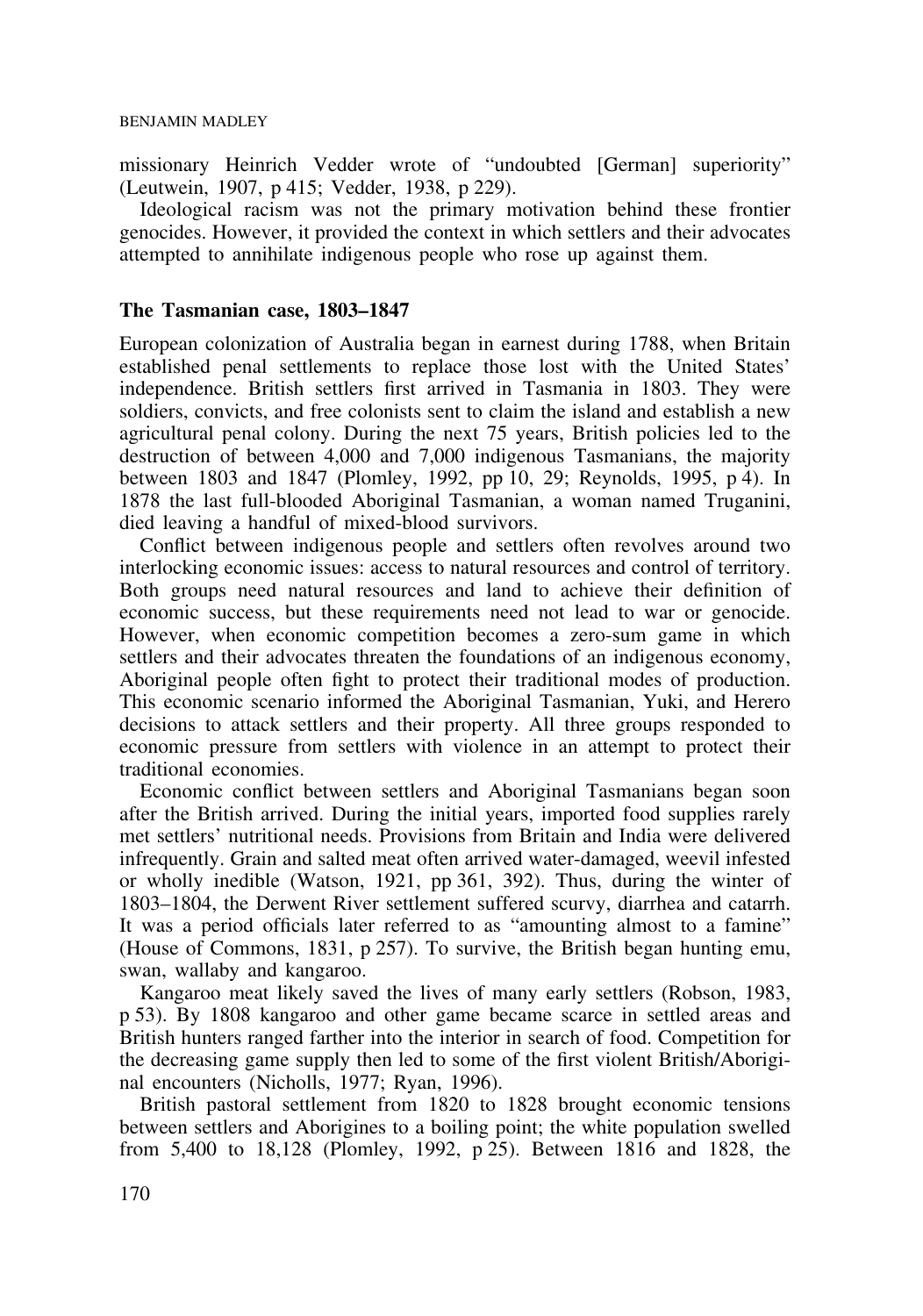number of sheep in Tasmania increased more than 12-fold from 54,600 to 791,120 (Ryan, 1996, p 83). The government granted vast tracts of territory to settlers and nearly 30% of the island became pasture or agricultural land. These expropriated areas represented prime Aboriginal hunting grounds and in 1828 the Aboriginal Tasmanians rose up against the British (Ryan, 1996, p 85). The loss of their food supply and land threatened both Aboriginal society and their physical survival. However, limited documentation of Aboriginal statements suggests that violations of perceived political rights also played a crucial role in decisions to attack.

In the frontier genocide pattern, two political issues dominate an indigenous people's decision to go to war: the mistreatment of women and the physical abuse of other members of indigenous society. When settlers enslave large numbers of indigenous women and/or routinely rape them, they threaten the foundations of Aboriginal society and communicate utter rejection of political equality. Physical abuse also generates political frustration and vengeful emotions. Like economic competition, the mistreatment of indigenous people creates a zero-sum competition between indigenous and settler societies.

Although the paucity of written records makes Aboriginal strategic thinking difficult to discern, it seems their primary political grievances included the mistreatment and enslavement of women and the abduction of children. Like the shortage of food, the scarcity of British women in early colonial Tasmania—one woman to every six men—exacerbated interracial violence and Aboriginal frustration (Plomley, 1973, p 2; Robson, 1965, pp 176, 185). In 1827 Peter Cunningham noted "the dearth of 'female lovliness' in the colony" (Cunningham, 1827, pp 291–293). Responding to the shortage, sealers and settlers raped and abducted indigenous women.

George Augustus Robinson described the sealers' treatment of Aboriginal Tasmanian women as "the African slave trade in miniature" (Plomley, 1966, p 82). Writing the Colonial Secretary of New South Wales in 1815, William Stewart described sealers' brutal enslavement of Aboriginal women:

they have also a custom of getting the Native women … who they mostly obtain by force and keep them as Slaves or Negroes, hunting and foraging for them, who they transfer and dispose of from one to another as their own property; very few of whom ever see their Native home, being away for a number of years, and, if they do not comply with their desires or orders in hunting, etc., they by way of punishment half hang them, cut their heads with Clubs in Shocking Manner, or flog them most unmercifully with Cats made of Kangaroo Sinews … (Watson, 1921, p 576)

Corroborating this account, Robinson's journals describe 18 abductions, 10 instances of torture, and seven murders of Aboriginal women by sealers (Plomley, 1966, pp 184, 240, 246, 290–291, 349, 403, 417, 451–452, 454, 461–462, 466, 576, 591, 642, 671, 676, 704, 801, 246, 249, 259, 271, 295, 301, 324, 184, 249, 256–257, 271–272, 274, 293, 295, 308, 342, 468).

Settlers also raped, kidnapped and murdered indigenous women, thus intensifying black–white conflict. Robinson asserts that Aboriginal women living with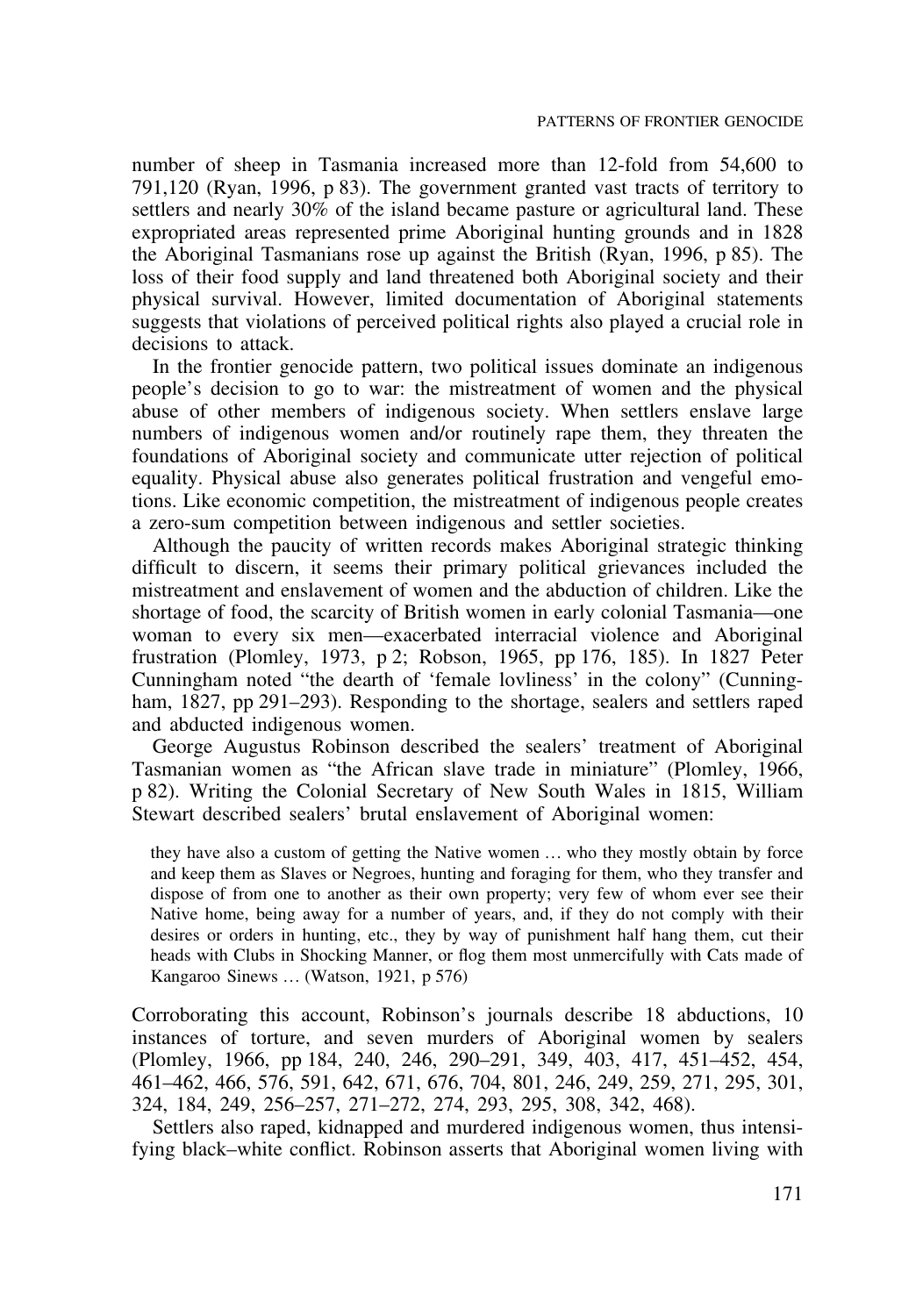settlers, shepherds and stockmen were frequently held by force as sexual and domestic servants and that British men were frequently guilty of raping and murdering Aboriginal women (Plomley, 1966, pp 72, 259, 316, 354, 373, 423, 448, 506, 713, 751, 753, 234, 344, 346). Writing in 1835, journalist Henry Melville railed against settlers abducting Aboriginal women:

The stock-keepers may be considered as the destroyers of nearly the whole of the aborigines … they thought little or nothing of destroying men for the sake of carrying to their huts the females of the tribe; and, if it were possible in a work like this to record but a tithe of the murders committed on these poor harmless creatures, it would make the reader's blood run cold at the bare recital. (Melville, 1835, p 31)

Robinson provides evidence that at least some Aborigines staged attacks in reprisal. One man told Robinson: "I spear a white man, I spear a white woman" in vengeance for a murdered Aboriginal woman. Robinson also claims that after seeing his wife shot by sealers an Aboriginal man vowed to avenge her death by killing white men (Plomley, 1966, p 192).

The enslavement of Aboriginal children also provoked agitation for war. Settlers stole children for labor or to serve as pets. The practice was widespread enough that two successive Tasmanian Lieutenant Governors made speeches condemning the practice. According to historian Lyndall Ryan, "by 1817 there were at least fifty Aboriginal children in settlers' homes" (Ryan, 1996, p 78). When war broke out in 1826, the number of captive children was likely higher. One Aborigine told Robinson, "if black man came and took away his lubra [wife] and killed his piccaninnies [children], would not he [the white man] kill black man for it?" (Plomley, 1966, pp 546, 219).

Beginning in 1826, the Aboriginal Tasmanians fought a desperate guerilla war. They sought redress of economic and political grievances as well as revenge. Chief Tongerlongter summed up the vengeance motive succinctly for Robinson, who wrote that:

The reason for their outrages upon the white inhabitants (was) that they and their forefathers had been cruelly abused, that their country had been taken away from them, their wives and daughters had been violated and taken away, and that they had experienced a multitude of wrongs from a variety of sources. (Ryan, 1996, pp 121–122)

Recorded Aboriginal statements suggest they attacked to either drive the British off the island or to the negotiating table. Statements such as "Go away you white buggars, what business have you here!" suggest the former, while historian Henry Reynolds argues that Aboriginal Tasmanians fought to obtain an official sanctuary protected by British authorities (Reynolds, 1995, p 48). Explaining why the Aborigines "… began to annoy the settlers to a degree that required some active measures of the Government," Melville noted that "These poor creatures had been treated worse than were any of the American tribes by the Spanish," and that "… they could no longer brook the treatment they received from the invaders of their country" (Melville, 1835, p 30).

Three years into the conflict, attacks on whites had escalated while British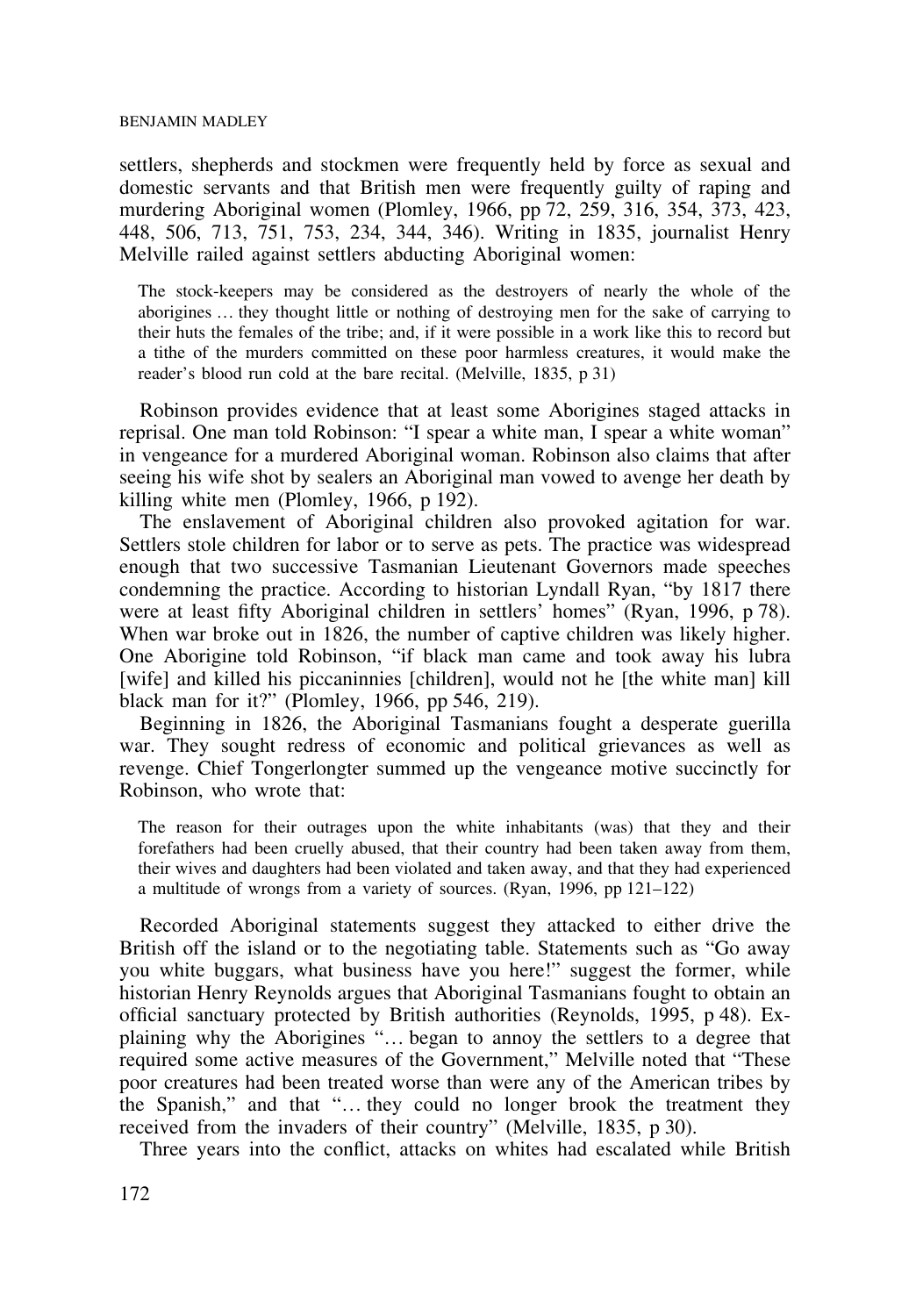military strategy stumbled. In 1826 and 1827 over 100 Aboriginal attacks assaulted colonists and/or their property; 42 Europeans were killed and many wounded (Plomley, 1992, p 26; Ryan, 1996, pp 90, 92). Then, in 1828, Aborigines carried out twice as many attacks on colonists and their property as they had in 1827 (Plomley, 1992, pp 26, 30). Colonial forces clearly needed a new strategy.

Inappropriate training and insufficient troops were primary causes of the British inability to achieve victory (Melville, 1835, p 26). According to Reynolds, by "early 1828, 450 soldiers were in the interior," but "the British troops were unsuitable for fighting a guerilla war," because they were "trained for European conflict and … disciplined, formal maneuvers" (Reynolds, 1995, p 100). In contrast, Aborigines enjoyed tactical advantages: internal lines of communication, intimate knowledge of geography, and the ability to live off of the land. With limited troops the British could neither quickly rout the Aborigines nor protect thousands of widely dispersed settlers. After nearly three years of unsuccessful warfare, military and government leaders sought a new strategy with which to end to the conflict.

In the pattern of frontier genocide, guerilla warfare plays an important role in setting the stage for genocide. By plundering and destroying private property, killing civilians, and resisting set-piece battles, guerilla warfare violated pre-World War I Western rules of engagement and military conduct. To the settler society, such acts might be likened to criminal behavior or occasional, unsavory elements of war, but they were not considered ethical military methods. Indeed, the emphasis on the destruction of property and civilians reversed the principles that rooted pre-World War I conceptions of warfare in conflict between designated military forces in assigned fields. Thus, attacks on non-combatants and property may have informed modes of retaliation that did not distinguish between combatants and civilians, rather classifying all indigenous people as military targets.

Guerilla warfare also set the stage for genocide by confronting European-style armies with tactics for which they were ill-prepared and against which they could not swiftly concentrate superior firepower. Unable to quickly vanquish an indigenous insurgency, colonial forces turned to genocide in wars that seemed difficult to win within the constraints of conventional rules of engagement.

Both settlers and officials were deeply concerned by Aboriginal guerilla warfare and the British inability to defeat them. Cunningham describes Aborigine tactics, noting "they can always steal in upon the whites, by gliding from tree to tree [to] rush in and spear their victim" (Cunningham, 1827, pp 32–33). Another settler named Wallace complained, in 1825, that "if you meet them in the bush you are likely to be speared," if not "on horseback" (Richards, 1950). Lieutenant Governor Arthur also voiced deep concern in 1829: "The species of warfare which we are carrying on with them is of the most distressing nature; they suddenly appear, commit some act of outrage and then as suddenly vanish: if pursued it seems impossible to surround and capture them" (Watson, 1922, p 446).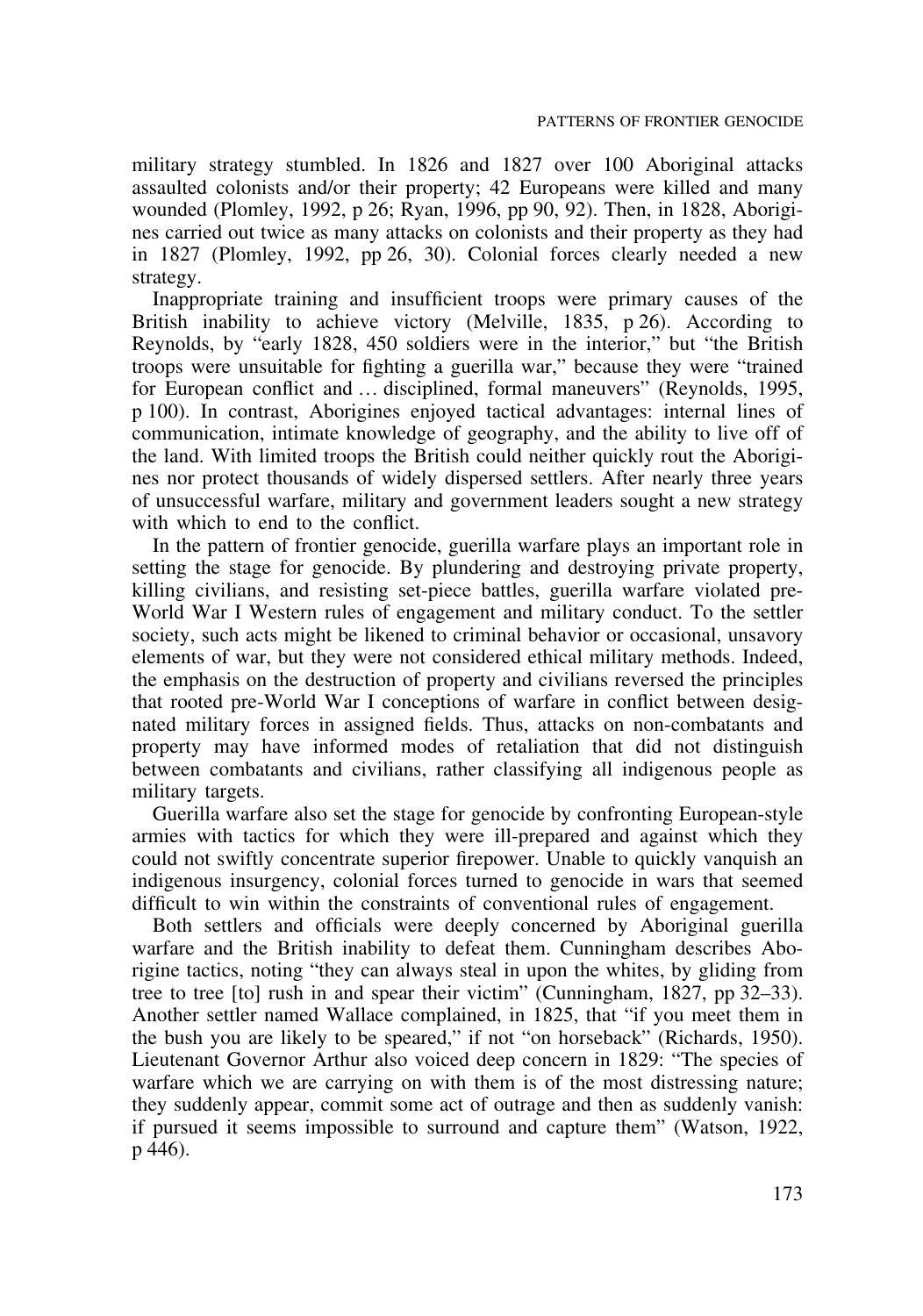Evidence, such as the murder of 30 indigenous Tasmanians at Mount Victory by settlers, perhaps suggested to the government that settlers' genocidal tactics provided a solution to the military stalemate by making every white a potential soldier with a license to kill Aborigines (Plomley, 1992, pp 175, 183). By declaring martial law, the colonial regime commenced "military operations against the Natives" and removed formal restraints against killing Aborigines (Turnbull, 1948, p 249).

When in November 1828 Arthur declared martial law, he implicitly institutionalized ethnic cleansing, if not genocide. Arthur urged "the most energetic measures on the part of the settlers themselves," while at the same time cautioning that "the use of arms is in no case to be resorted to until other measures for driving them off have failed" (Shaw, 1980, pp 126–127). Martial law made killing Aborigines legal until they had all been "driven off." Melville observed that "The effect of the proclamation of martial law, was to destroy, within twelve months after its publication, more than two thirds of the these wild creatures …" (Melville, 1835, p 79).

The declaration unleashed a wave of massacres. In January 1829, 10 Aborigines were shot dead at Moulting Lagoon; in March five were killed in the Eastern Marshes (Ryan, 1996, p 102). Robinson wrote on June 16, 1830 of speaking to a man who claimed that four British men killed 30 indigenous Tasmanians in one day (Plomley, 1992, p 175). In the same month, the *Colonial Times* editorialized:

Settlers … consider the men as wild beasts whom it is praiseworthy to hunt down and destroy, and the women fit only to be used for the worst purposes. The shooting of blacks is spoken of as a matter of levity. (Turnbull, 1948, p 109)

Later, on August 12, Robinson wrote of hearing that a stock keeper single-handedly "shot nineteen of the western natives" (Plomley, 1992, pp 197–198). And, Melville reported, "This murderous warfare, in the course of a few years destroyed thousands of aborigines, whilst only a few score of the European population were sacrificed" (Melville, 1835, p 33).

In May 1829 search-and-destroy parties were organized to hunt down Aborigines. (Turnbull, 1948, p 98). The spears, wadis and showers of stones that had served the Aborigines well in hit-and-run assaults were insufficient to hold off attacks by death squads armed with muskets and pistols. Thus, in many encounters, the British killed many Aborigines with few or no casualties. Plomley estimates that in 1824 there were still 1,500 Aborigines (Plomley, 1992, p 29). By 1835 fewer than 300 survivors remained.

During and after military campaigns, settler governments initiate the final phase of frontier genocide by incarcerating indigenous people in ethnic gulags. By imprisoning them in remote reservations, settler governments finalize an indigenous people's dispossession, remove them from economic competition for resources, and complete their political emasculation. Ethnic gulags also provide a relatively hidden venue for continued genocide. These camps or reservations are often publicly promoted as a means of saving or protecting Aboriginal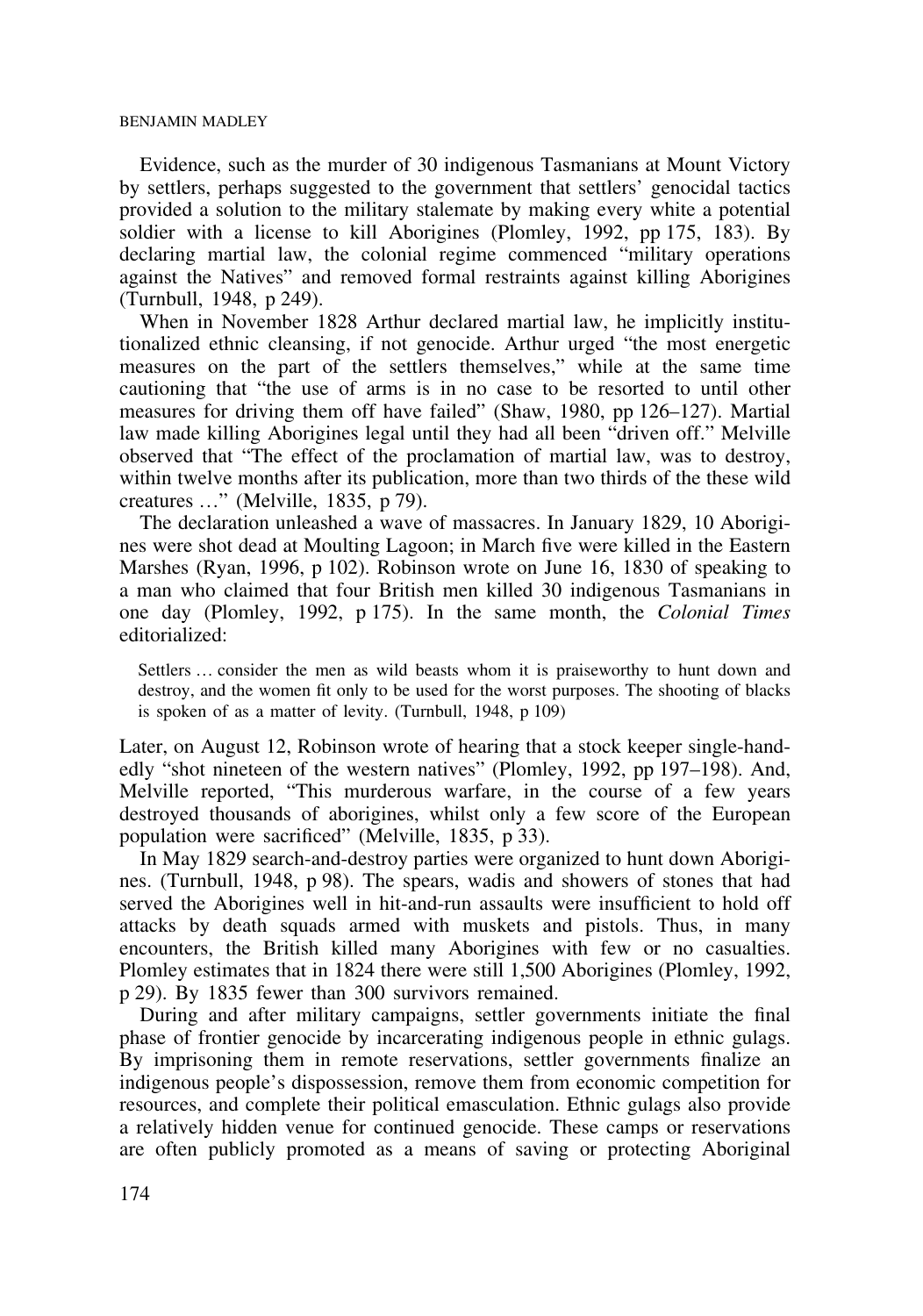people from settlers and Western Civilization. Yet, like Soviet gulags, the ethnic gulag incarcerates indigenous people under conditions likely or even intended to destroy significant numbers through malnutrition, insufficient provision of clothing, exposure to the elements, inadequate medical care, and unsanitary conditions.

In 1829 Robinson began negotiating with Aboriginal Tasmanians to lure them out of the interior and onto reserves (Reynolds, 1995, pp  $121-157$ ). The process, which included both voluntary migration and forced removal, was completed on February 3 1835, when Robinson reported to Arthur: "The entire Aboriginal population are now removed [to Flinders Island]" (Ryan, 1996, p 170). Robinson's project was successful in expatriating the last 300 Aborigines from a home their ancestors had inhabited for perhaps 35,000 years, but he only facilitated their near total destruction (Ryan, 1996, pp xxi, 183).

Flinders Island has been described as "a concentration camp where genocide was committed" (Gill, quoted in Reynolds, 1995, p 159). Indeed, in 1999 Tasmanian Premier Jim Bacon publicly called the Wybalenna camp on Flinders "a site of genocide" (Bacon, 1999). By 1847 three-quarters of the Aboriginal Tasmanians Robinson removed from the interior had died on Flinders Island or its predecessors Gun Carriage Island and Green Island. Robinson blamed "the sad mortality which has happened among them since their removal" on "the will of providence" (Pomley, 1987, pp 314–315). But, as nineteenth-century author James Walker suggested, conditions on Flinders Island were "only too well calculated to induce those severe pulmonary diseases which were destined to prove fatal to them [the Aboriginal detainees]" (Turnbull, 1948, pp 155–156). The prisoners lived at the mercy of the state and the state refused to provide for their survival.

Respiratory illnesses, including influenza, tuberculosis, and pneumonia, were the most common causes of death, precipitated by harsh physical conditions. In 1835 the Flinders Island surgeon, Dr. James Allen, reported to Robinson: "the great mortality amongst the aborigines has been caused, in most instances, by the application of cold, either in exposed situations or by irregular use of improper clothing." Allen went on to warn that "blankets and clothing … have been too scantily supplied." He also alerted Robinson to the fact that "the water at this settlement is not wholesome," and that "it is highly necessary for the natives to be located in a sheltered situation … the huts ... are decidedly very improper ... being neither warm nor dry" (Turnbull, 1948, pp 176–177). Allen sounded the alarm, but the administration never acted on his warnings.

Institutionalized malnutrition caused widespread disease and death. The prisoners' daily rations—one pound of salt meat and one and a half pounds of flour—were nutritionally inadequate, often irregular, and unpalatable to the Aborigines (Ryan, 1996, pp 186, 196). To survive they hunted. However, if they became ill, due to their inadequate clothing, housing, or bad water they could not hunt. Without the nutrition provided by hunting they could not recover from illnesses. Compounding these problems, Flinders Island was often cold, fre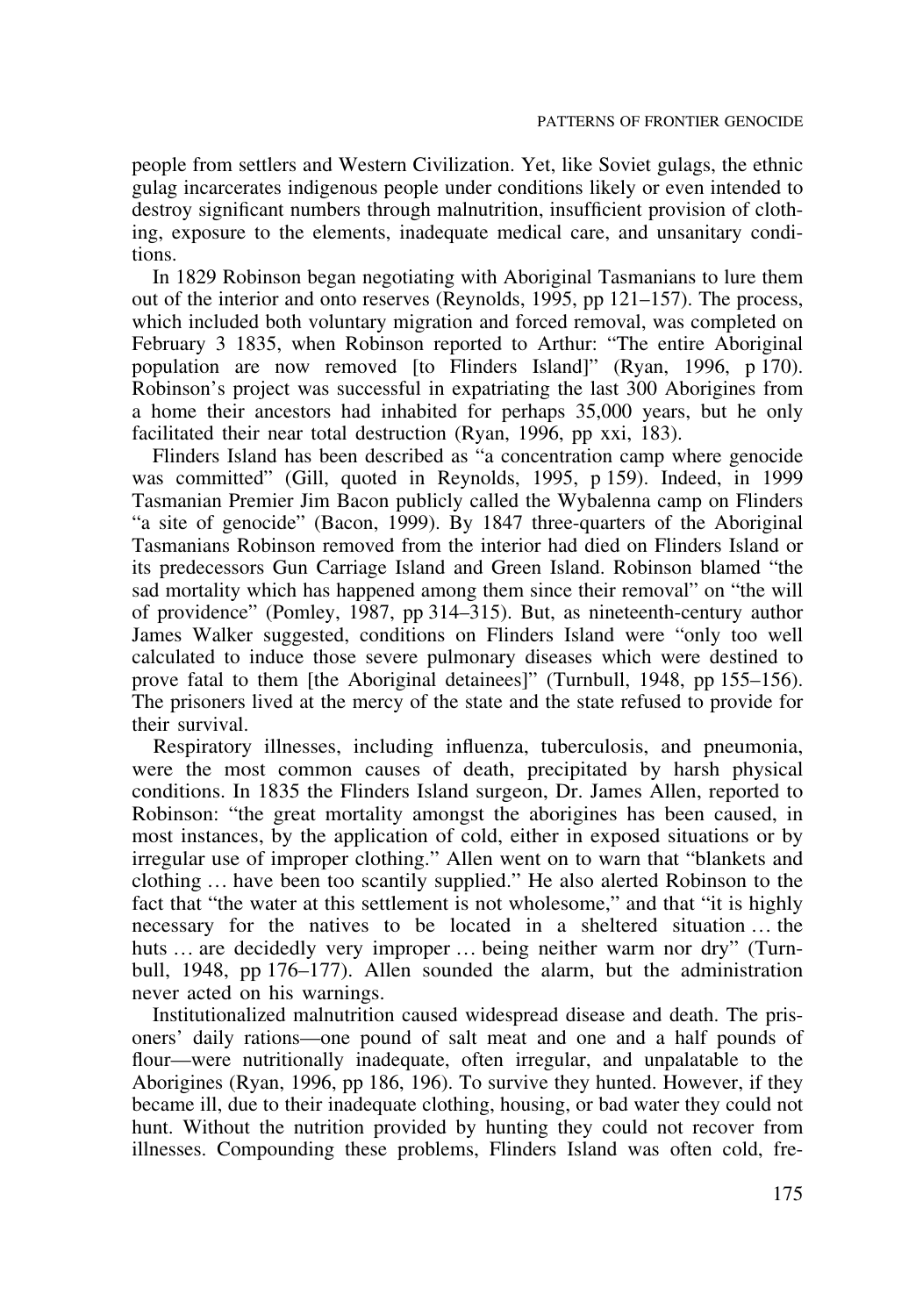quently rainy, and perpetually windy, with no hospital and few, if any, medications.

From the outset, British authorities knew that conditions on Flinders Island were lethal. Inaction despite clear warnings and high mortality rates suggests that population decline was government policy, or was considered preferable to returning the survivors to their homes. In addition to Dr. Allen's warnings, Melville wrote in 1835 that "It is generally believed that this race of human beings will soon become extinct altogether, as the deaths are common and the increase nothing equal in proportion" (Turnbull, 1948, p 168). In 1836 the commandant of Launceston visited Flinders Island and warned that if conditions were not improved, "the race of Tasmania … will … be extinct in a quarter of a century" (Ryan, 1996, p 186). In 1838 Robinson himself reported that if the deaths "continue much longer no vestige of their race will be left behind" (Reynolds, 1995, pp 184–185). Still, the government did not address the issues contributing to mortalities. In fact, they operated Flinders Island with virtually no policy amendments for over a decade, until closing the reserve in 1847. The colonial government may not have planned to kill large numbers of Aborigines on Flinders Island, but they did little to stop mass death when they were clearly responsible for it.

When the Flinders Island camp closed in 1847, only 46 survivors remained (Reynolds, 1995, p 159). For those who wished to save the Aboriginal Tasmanians, Flinders Island had failed tragically. For those who wished to speed what they saw as inevitable extinction, the project was a success: inexpensive and distant from the public it nearly completed the eradication of Tasmania's original people.

Today, some 4,000–16,000 Aboriginal Tasmanians of mixed descent live on Tasmania and neighboring islands. Although the 1995 Aboriginal Lands Bill returned 12 small parcels of land to the community, most land claims remain unrecognized by the Australian government. Aboriginal Tasmanian activists now seek control of sites with historical, cultural or religious significance as well as reparations and self-government.

# **The Yuki case, 1851–1910**

On February 2, 1848 the United States took possession of California from Mexico. Ten months later, news of the gold found at Sutter's Mill triggered a tidal wave of immigration into the new state. Between 1849 and 1851 alone nearly 250,000 settlers arrived (Cook, 1970, p 28). These immigrants needed food and triggered an agricultural explosion that in turn created shock waves of land grabbing. In 1851 the first white explorers visited the Yuki homeland, in northern California, and in 1854 settlers arrived to farm and ranch the area's fertile valleys. Before whites arrived, the Yuki numbered between 5,000 and 20,000. By 1864, settlement policies and a war of genocide had reduced them to "85 male[s] and 215 female[s]" (Carranco and Beard, 1981, p 126). Genocidal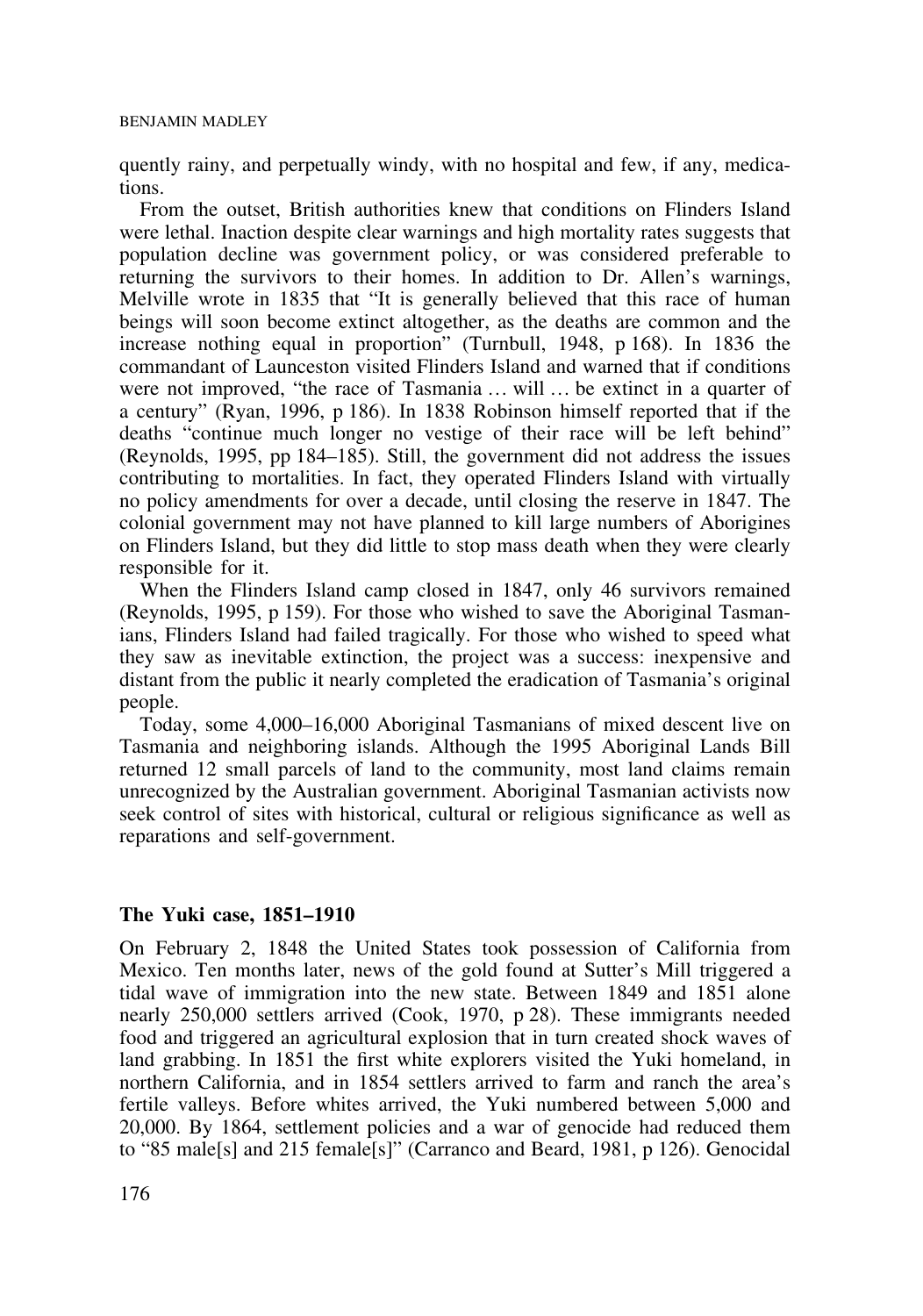policies then continued into the twentieth century, further reducing the population.

Like the Aboriginal Tasmanians, the Yuki came into conflict with settlers over natural resources, land, the abduction of their children, and the enslavement and mistreatment of their women. Likewise, the Yuki rose up only to be hunted nearly to extinction and incarcerated in lethal ethnic gulags. Indeed, these genocides demonstrate remarkable similarities.

Soon after white settlers arrived in 1854, their pastoral activities began to threaten the Yuki hunter/gatherer economy. The Yuki depended on hunting deer and birds, fishing for steelhead and salmon, and gathering insects, nuts, seeds, tubers, and wild plants for survival (Carranco and Beard, 1981, pp 18–19). The lush meadows and river valleys where these Yuki staples thrived were also the best places for building houses, tilling the earth, and grazing livestock. Settlers' hogs, cattle, and horses set out to pasture in these areas consumed the core of the Yuki diet. Further, the settlers' domesticated animals drove wild game away from prime grazing areas thus depriving the Yuki of meat.

As in Tasmania, competition for natural resources generated conflict. Settlers occupied traditional Yuki hunting, fishing, and gathering grounds, denying them to the Yuki and forcing the Yuki to the point of starvation. According to settler John Burgess, who lived in the Yuki homeland:

I saw a man driving some squaws from a clover field … they were picking clover or digging roots; he said he would be damned if he would allow them to dig roots or pick clover, as he wanted it for hay. (Carranco and Beard, 1981, p 68)

In the face of the sudden and intense competition for access to natural resources, many Yuki radically changed their lives in order to eat. They retreated into mountain areas where they faced the twin challenges of fewer food sources and violent encounters with hostile tribes.

Without access to productive land and fearful of the dangers associated with hunting and gathering on neighboring tribes' lands, Yuki began killing settlers' stock to survive (Miller, 1978, pp 249–254). The San Francisco *Bulletin* noted on January 21, 1860 that due to their "condition bordering on starvation … [the Yuki] are committing serious depredations on the stock" (San Francisco *Bulletin*, January 21, 1860).

A dearth of written records obscures Yuki thinking, but their attacks on settlers' livestock were also likely intended to exact revenge for dispossession, loss of food, the enslavement of children and the abduction and mistreatment of women. As one settler noted, "the treatment received by the Indians from some of the white settlers has tended to exasperate them and cause them to destroy stock in a spirit of revenge" (Heizer and Almquist, 1971, p 39).

Forcibly indenturing Indians was legal in California from 1850 to 1863. On April 22, 1850, the state legislature passed "An Act for the Government and Protection of Indians" into law, providing for the indenture or apprenticeship of California Indians (Carranco and Beard, 1981, p 40; Castillo, 1978, p 109; Hurtado, 1988, pp 129–131). This legislation led to widespread kidnapping of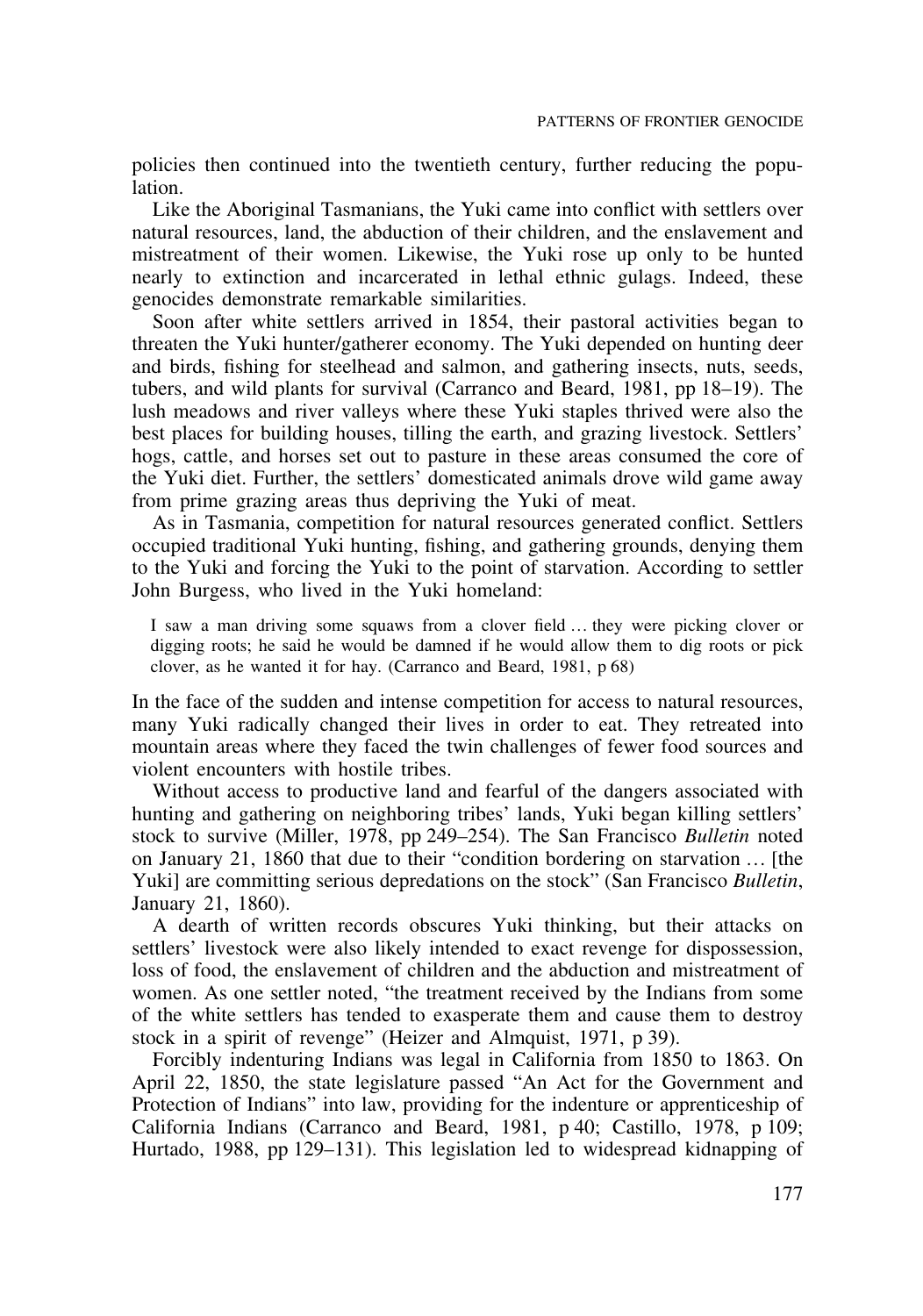Yuki children. When Indian Agent Simon Storms visited a Round Valley Yuki encampment in 1856 he found that "a number of squaws and children had been taken away by white men, which was the principal reason they were so much afraid of whites" (Carranco and Beard, 1981, p 40). Indian Agent Vincent Geiger reported in 1857 that "the Indians … have very few children, most of them doubtless having been stolen and sold" while in 1858 a settler noted what appeared to be kidnappings: "In coming into the valley, on the first occasion, I met a man with two Indian boys taking them off, and the third time I came on the trail, I met a man taking off a girl" (Carranco and Beard, 1981, p 61). There are no written records of stolen Yuki children ever returning to the tribe.

Few white women migrated to California with the Gold Rush. To obtain sex and labor, white settlers abducted and enslaved Indian women, including the Yuki. According to genocide scholars Frank Chalk and Kurt Jonassohn, stolen Yuki women became "temporary harvest hands, household servants, and camp wives" (Chalk and Jonassohn, 1990, p 197). Written evidence of Yuki reactions to these kidnappings are not extant, but Sherburne Cook suggests that abduction and abuse of Yuki women were causes of violent conflict between the Yuki and settlers (Cooke, 1976, p 278).

Between 1856 and 1859 the Yuki began attacking first livestock, and then both stock and a limited number of settlers. The conflict was always asymmetrical. California Indians were prohibited from owning guns and records suggest that the Yuki primarily relied on bows and arrows. Despite the disparity in firepower and the fact that the Yuki rarely killed whites, settlers responded with massacres of increasing scale (Heizer, 1974, p 11). Farmer John Lawson explained, in 1856, that when "I lost twenty hogs … [I] went after the Indians … shot three [and] five … were tried at the reservation, found guilty and hanged" (Carranco and Beard, 1981, p 59). Settler Dryden Lawson stated in 1860 that:

… in 1856 the first expedition by the whites against the Indians was made … these expeditions were formed by gathering together a few white men whenever the Indians committed depredations on their stock; there were so many expeditions that I cannot recollect the number … we would kill on average fifty or sixty Indians on a trip … frequently we would have to turn out two or three times a week. (Carranco and Beard, 1981, p 40)

Between 1857 and 1858 the Yuki killed four white men in attacks that appear to have motivated settlers to perpetrate increasingly large massacres. In May 1859, Round Valley settlers avenged the killing of a single prize stallion with the slaughter of 240 Yuki (Carranco and Beard, 1981, pp 64–65, 82). Responding to the increasing violence of the summer of 1859, the editor of the *Sacramento Union* wrote: "The aborigines are melting away as the snows of the mountains in June … they are doomed to steady extirpation" (*Sacramento Union*, August 22, 1859).

On September 6, 1859 California Governor John Weller intervened to sanction genocide by granting a state commission to Walter Jarboe, a notorious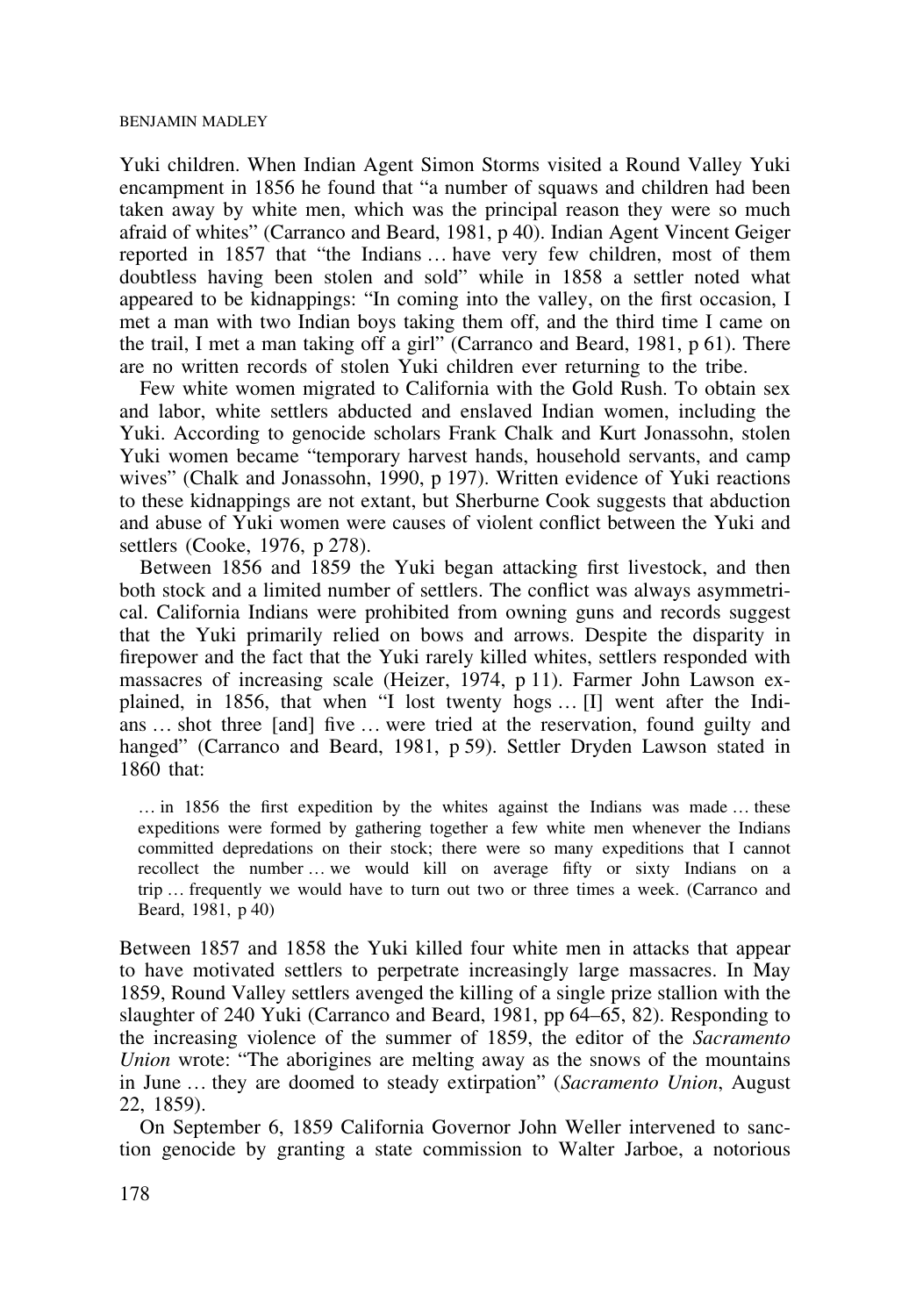Indian killer whose "Eel River Rangers" had already murdered 62 Yuki men, women and children that year (Carranco and Beard, 1981, pp 90–91, 89). Despite these killings, Weller considered the Yuki a threat requiring even more extreme measures. A San Francisco *Bulletin* editorial even suggested, "Extermination is the quickest and cheapest remedy, and effectually prevents all other difficulties when an outbreak [of Indian violence] occurs" (San Francisco *Bulletin*, September 1, 1856). When US Army generals refused to order their troops to join the war against the Yuki, Weller hired Jarboe and his "Rangers."

Five months later, in January 1860, Weller disbanded the "Eel River Rangers" and Jarboe presented his final report to the new Governor of California, John Downey: "from … [September 20] to the 24th of January[1860], I have fought them twenty-three times, killed 283 warriors, the number of wounded was not known, took 292 prisoners, sent them to the Reservation" (Carranco and Beard, 1981, pp 95–96).

Jarboe then presented the state with a \$11,143 bill for his expeditions (San Francisco *Bulletin*, February 24, 1860). Given his previous record for killing scores of women and children, Jarboe's official account cannot be trusted. He lists only men killed. Yet, if his previous activities are any indicator, he and his death squad did not discriminate between men, women, and children. All were likely targeted.

Governor Weller understood that Jarboe would kill women and children as well as the California press did. By February 1860, despite its earlier editorial, the San Francisco *Bulletin* was shocked and criticized Jarboe's actions as a "Deliberate, cowardly, brutal massacre of defenseless men, women, and children …" (San Francisco *Bulletin*, February 24, 1860). In March of the same year, San Francisco *Herald* editor John Nugent attacked the government's genocide with biting wit:

I propose to the legislature to create the office of Indian Butcher with the princely salary conferred upon the man who has killed the most Indians in a given time provided it is satisfactorily shown that the Indians were unarmed at the time and the greater of them were squaws and papooses [women and children]. (*San Francisco Herald*, March 5, 1860)

Governor Weller had officially sanctioned genocide. He understood that by commissioning Jarboe he would unleash a force with a proven record of killing women and children and that it would annihilate most, if not all, Yukis. The government of California sanctioned and paid for Weller's genocide policy and Jarboe's execution of it. On April 12, 1860 the California state legislature appropriated \$9,347.39 for "payment of the indebtedness incurred by the expedition against the Indians in the county of Mendocino organized under the command of Captain W.S. Jarboe in the year 1859" (Carranco and Beard, 1981, p 97). Jarboe's 292 prisoners then joined other Yuki at the Round Valley Reservation.

The Round Valley Reservation was established in 1854 as a collection point for the Yuki as well as a number of other northern California tribes. In 1857 Special Indian Agent Browne reported that "some 3,000 Indians" were living on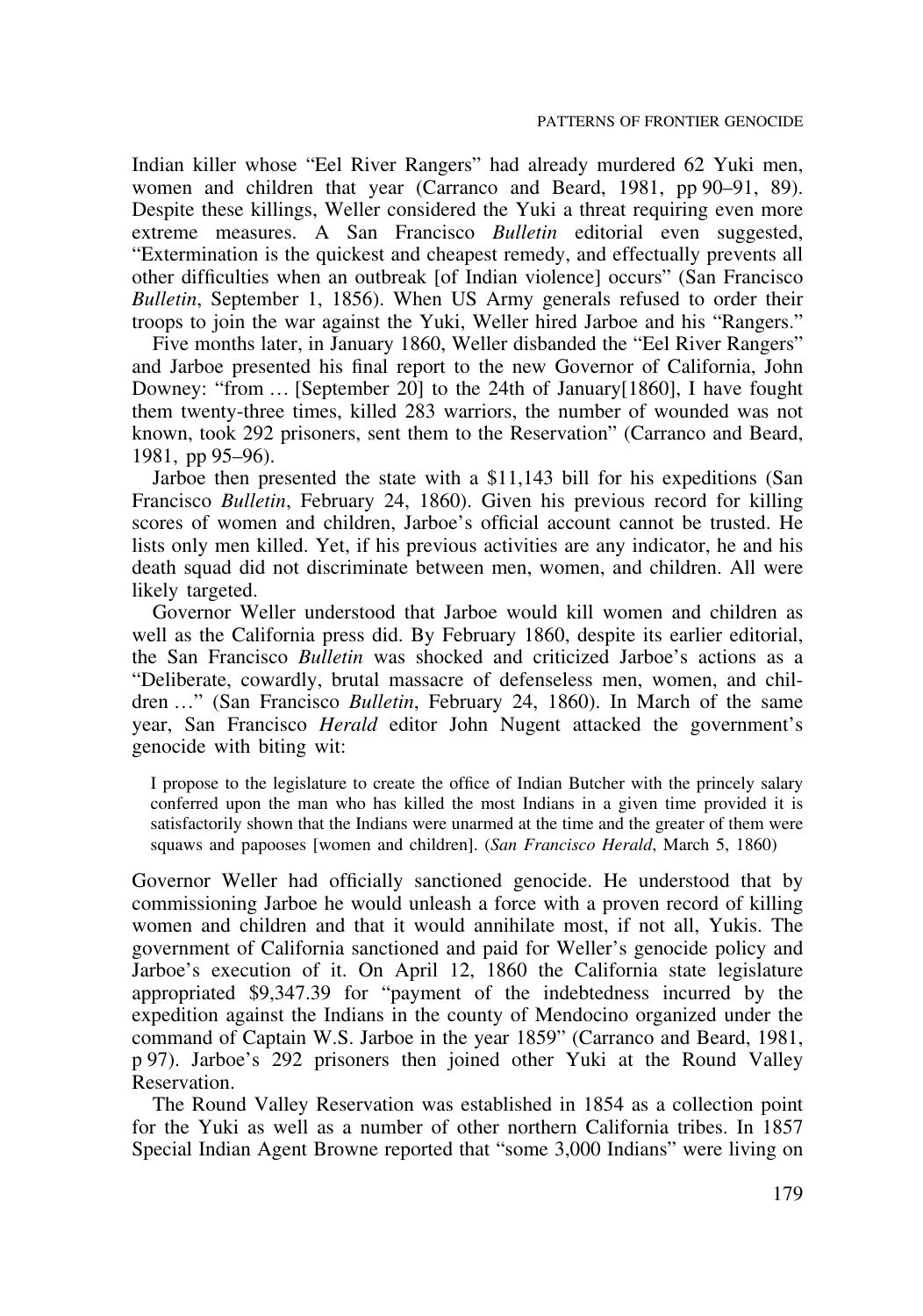the reservation (Carranco and Beard, 1981, p 58). No records exist to show exactly how many Yuki died there. However, it is clear that even as Indians were continually brought to the reservation in the hundreds, the population steadily declined as a result of malnutrition, the abduction of women and children, rape and consequent venereal disease, and constant settler attacks. Although ostensibly created to protect the Yuki, in practice Round Valley bore striking resemblances to the Tasmanian ethnic gulag on Flinders Island.

Inadequate rations led to malnutrition, disease, and subsequent death. In 1858 a reporter from the San Francisco *Alta California* visited the reservation and gushed:

There is … an abundance of food … to supply the immediate wants of a vast multitude of Indians, and in a short time, their labor might produce an adequate supply of grain and vegetables for the entire aboriginal population of this State. (Steamer Edition, San Francisco *Alta California*, May 27, p 1858)

But those Yuki working on the reservation farm were provided only a starvation diet. Rations consisted of six ears of corn per worker per day or flour with which to bake bread; those who did not work were not given food (Carranco and Beard, 1981, p 68; Heizer, 1974, p 106). To supplement these insufficient rations, the Yuki turned to foraging and hunting on the reservation (Heizer, 1974, p 106). Here too they confronted a penal system designed to destroy them: ranchers were allowed to graze their livestock on the reservation, thus destroying the seeds, plants, tubers, and acorns the Yuki were foraging for. Without sufficient nutrition immune systems weakened and many Yuki succumbed to disease.

The abduction and rape of Yuki women increased the reservation mortality rate. Despite US Army soldiers stationed on the reservation to protect the Yuki, Round Valley was no safe haven. Lieutenant Edward Dillon, based on the reservation, reported "It is a common occurrence to have squaws taken by force from the place" (Carranco and Beard, 1981, p 61). Frequent rapes brought death by spreading venereal diseases through the Yuki reservation community. According to an 1859 petition sent by Tehama County settlers to the US Secretary of the Interior, the agent in charge of the reservation was "compelling the squaws, even in the presence of their Indian husbands to submit to (he and his cronies') lecherous and beastly desires," thus introducing "among them diseases of the most loathsome character" (Heizer, 1974, p 139). When Simon Storms entered Round Valley in June 1856 he noted that not a single Indian was "affected with the venereal," but by August 1858 he reported "about one-fifth are now diseased" (Carranco and Beard, 1981, p 61).

The reservation even became a shooting gallery for white settlers. Without the authority to arrest white men beyond the reservation, US Army soldiers had little ability to pursue and punish whites that attacked the Yuki. Settlers would commit a crime on the reservation and slip over the line of safety. Moreover, because the California legislature excluded Indians from serving as witnesses "for or against any white" in the California court system, it was virtually impossible to charge those suspected of victimizing Yuki on the reservation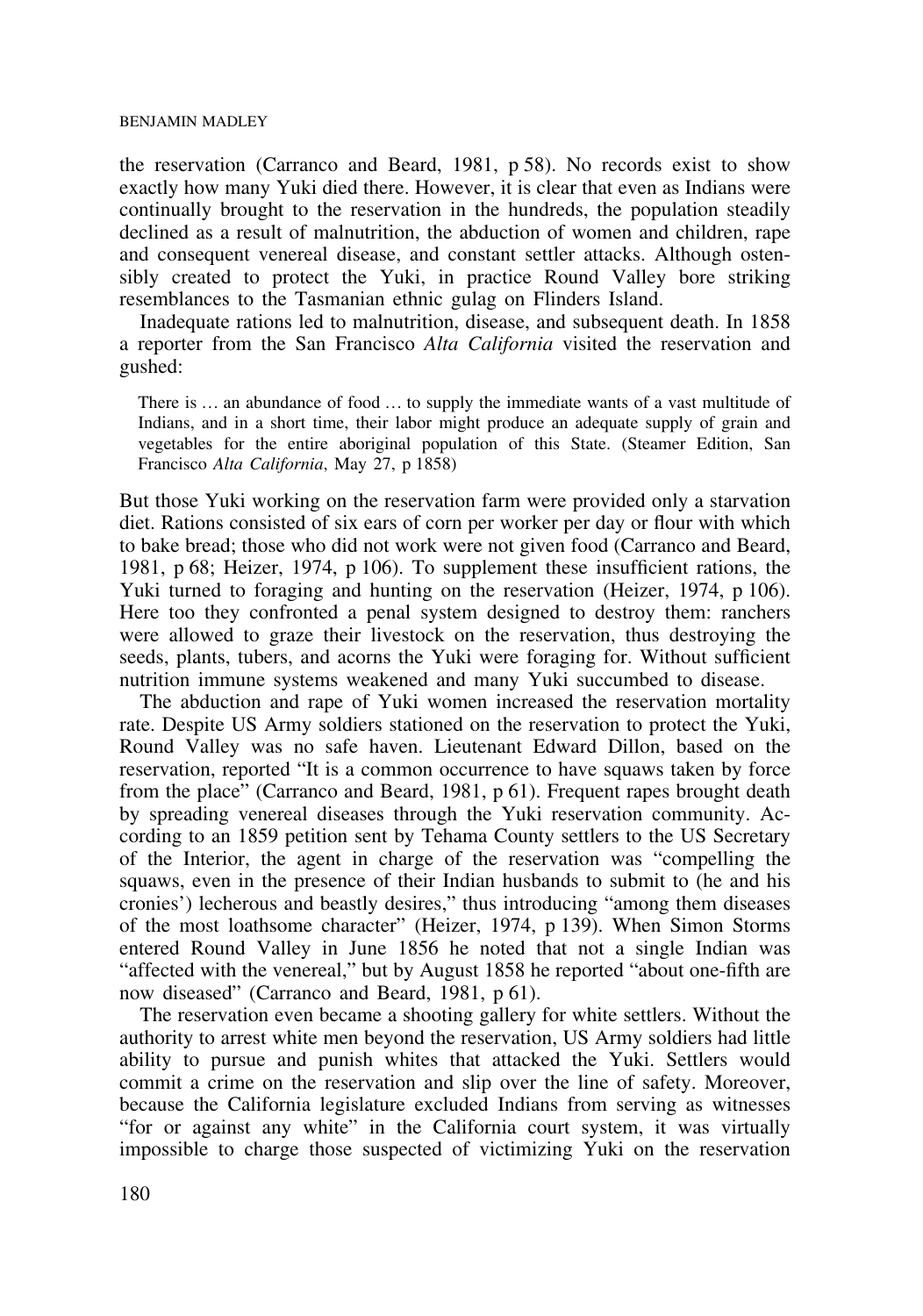(Heizer, 1974, p 5). With little fear of consequences, whites killed those incarcerated on the reservation with impunity. As Captain Johnson, charged with protecting the reservation, explained of the Yuki, "they had always been told by the white man 'come on the reservation; we do not want to kill you,' but they had been invariably deceived and killed, and now they did not know whom to believe" (Tassin, 1887, p 29). In 1859 Captain Johnson warned, "I believe it to be the settled determination of many of the [white] inhabitants to exterminate the Indians," but given the laws he could "see no way of preventing it …" (Carranco and Beard, 1981, p 90).

Long after the war was over, reservation policies continued to destroy the Yuki. According to Sherburne Cook, starvation and sickness combined with settler encroachment and attacks to destroy 80% of the Yuki on the reservation between 1873 and 1910 (Cook, 1976, p 238). Thus, the reservation system continued the genocide into the twentieth century. As on Flinders Island, there was a clearly discernible record of steadily declining population at Round Valley. The US and California governments may not have set out to destroy the Yuki at Round Valley, but they—like the colonial government of Tasmania—did little or nothing to correct this process despite years of evidence indicating that extermination was under way and that official policies contributed to it.

Today approximately 100 Yuki live in Mendocino County on the Round Valley Indian Reservation together with members of five other California Indian nations. Fewer than a dozen native Yuki speakers remain.

### **The Herero case, 1905–1906**

Germans hoisted their flag over the Namibian coast in August 1884. Over the next 19 years settlers slowly trickled into German South West Africa. By 1903 4,674 Germans lived in the colony, trading with Africans and ranching cattle (Palmer, 2000, p 149). In 1904 the 60–85,000-strong Herero nation rose up against German rule and were defeated (Irle, 1973, p 52; Leutwein, 1907, p 11; Schwabe, 1907, p 37). The German Army then waged genocide against the defeated, killing 40–70,000 Herero men, women, and children. Only 15–20,000 out of 60–85,000 Hereros survived the war and genocide.

The genocide of the Herero advanced along lines similar to the Tasmanian and Yuki cases, with variations. The Herero attacked white settlers as a result of economic and political pressures that threatened their way of life. Land was, as in the other cases, a central point of economic conflict. However, in the Herero case competition for cattle took the place of competition for natural resources, and trade introduced an element of economic conflict absent from the Tasmanian and Yuki cases. Herero political grievances also differed from those of Aboriginal Tasmanians and the Yuki. Herero children were neither abducted in large numbers nor enslaved. Herero political frustration centered on German treatment of Herero women, general physical abuse, and legal inequality under colonial law. Like Aboriginal Tasmanian and Yuki attacks, the Herero revolt was met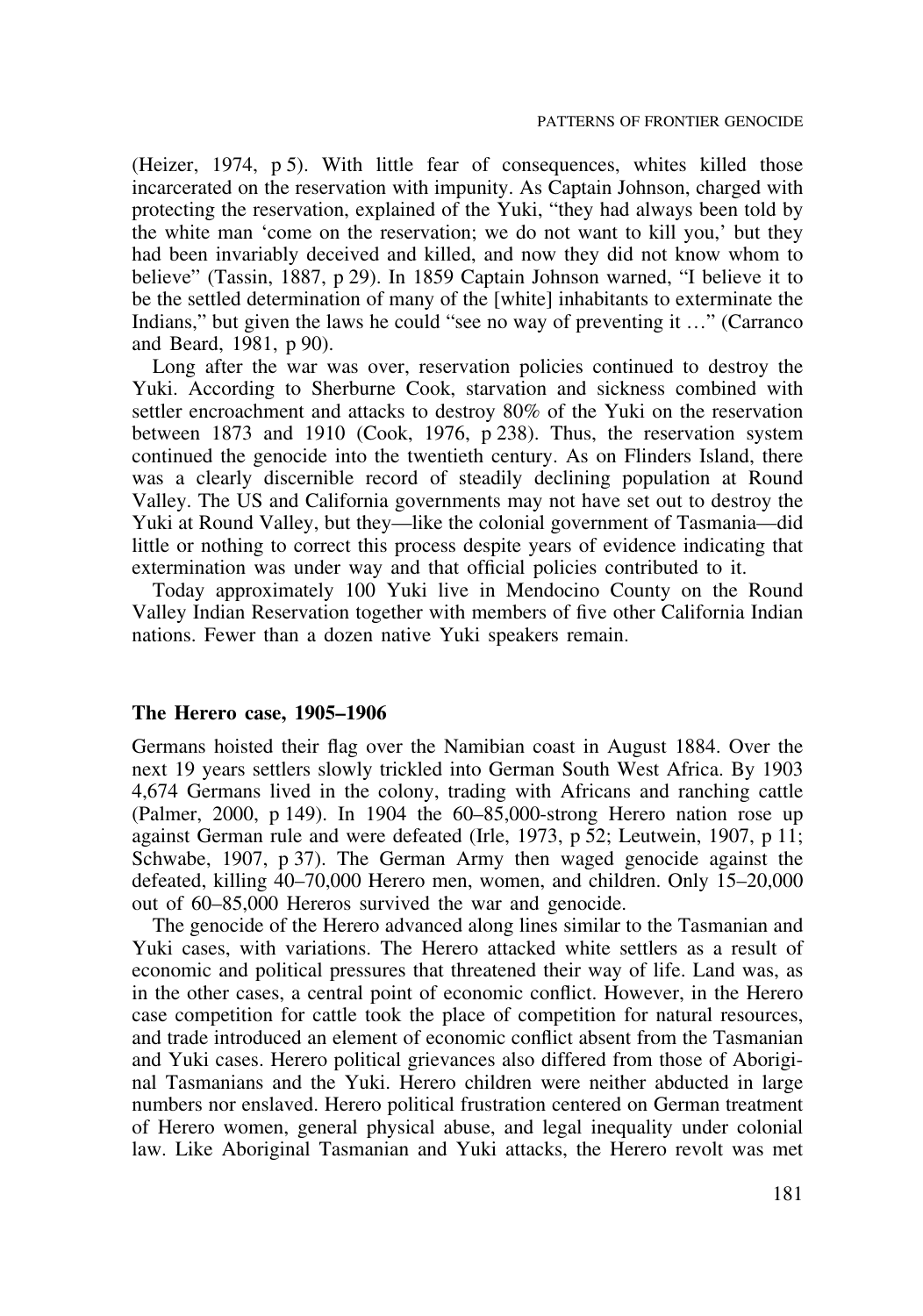first by warfare, second by a genocidal military campaign and finally by deadly ethnic gulags.

The economic basis of the Herero uprising was conflict over land. The Herero plain contains some of Namibia's best pasture. The settlers wanted it, since according to Commissioner for Settlement Paul Rohrbach, "Whoever will live in South West Africa must live essentially by stock farming" (Rohrbach, 1907, pp 282, 223). Governor Leutwein articulated a racial dispossession strategy: "the whole future of the colony lies in the gradual transfer of the land from the hands of the work-shy natives into white hands" (Poole, 1990, p 117). The *Deutsch Südwestafrikanische Zeitung* of January 22, 1901 agreed:

the land, of course must be transferred from the hands of the natives to those of the whites, [this] is the object of colonization in the territory. The land shall be settled by whites. So the natives must give way and either become servants of the whites or withdraw … (Wellington, 1967, p 194)

These views were not new. Military commander Curt von François, for example, had portentously suggested in 1889, "That the natives had a right to the land and could do with it what they like … cannot be contested by talk, but only with the barrel of a gun" (François, 1899,  $p$  49).

These opinions were not lost on the Hereros, many of whom spoke German or were in contact with German missionaries, employers or traders. The missionary Reverend Kuhlman suggested that "They firmly believed that they would be robbed of their land." A despairing Okahandja Herero complained before the war: "We can't be bothered making gardens any more, as we will in any case be driven out by the Germans" (Poole, 1990, p 193).

By 1903, Europeans had purchased more than 25% of Herero lands (Bridgman, 1981, p 52; Wellington, 1967, p 197). Historian Jon Bridgman suggests that "At the rate of alienation that prevailed in 1903 it would have taken only a few more years for the Hereros to be completely dispossessed" (Bridgman, 1981, p 52). Plans for the Otavi railroad amplified the threat. The track would cut diagonally through Hereroland, making strips of land on either side crown property (Bley, 1971b, p 139). Neville Alexander considers the Otavi railway the critical land issue compelling the Herero to choose war (Wood, 1988, p 195).

Competition for cattle constituted the second major economic source of interracial friction. Leutwein had a clear economic goal for German South West Africa: developing a "cattle-raising country able to compete on the world market" (Leutwein, 1907, p 410). The Herero saw large-scale German cattle purchases as a threat to their way of life, in the same way that Aboriginal Tasmanians and the Yuki saw the loss of access to game, fish, and plants as a profound threat to theirs. Herero culture and economy revolved around cattle. The Herero language contains over a thousand words for cattle, the animals figure prominently in Herero religion, and soured cow's milk is the staple of the traditional diet (Vedder, 1938, p 46). Cattle also conferred wealth, prestige and political power on Herero men. In his 1906 book, *Die Herero*, the Reverend Irle observed that the Herero's "whole object in life was the increase and preser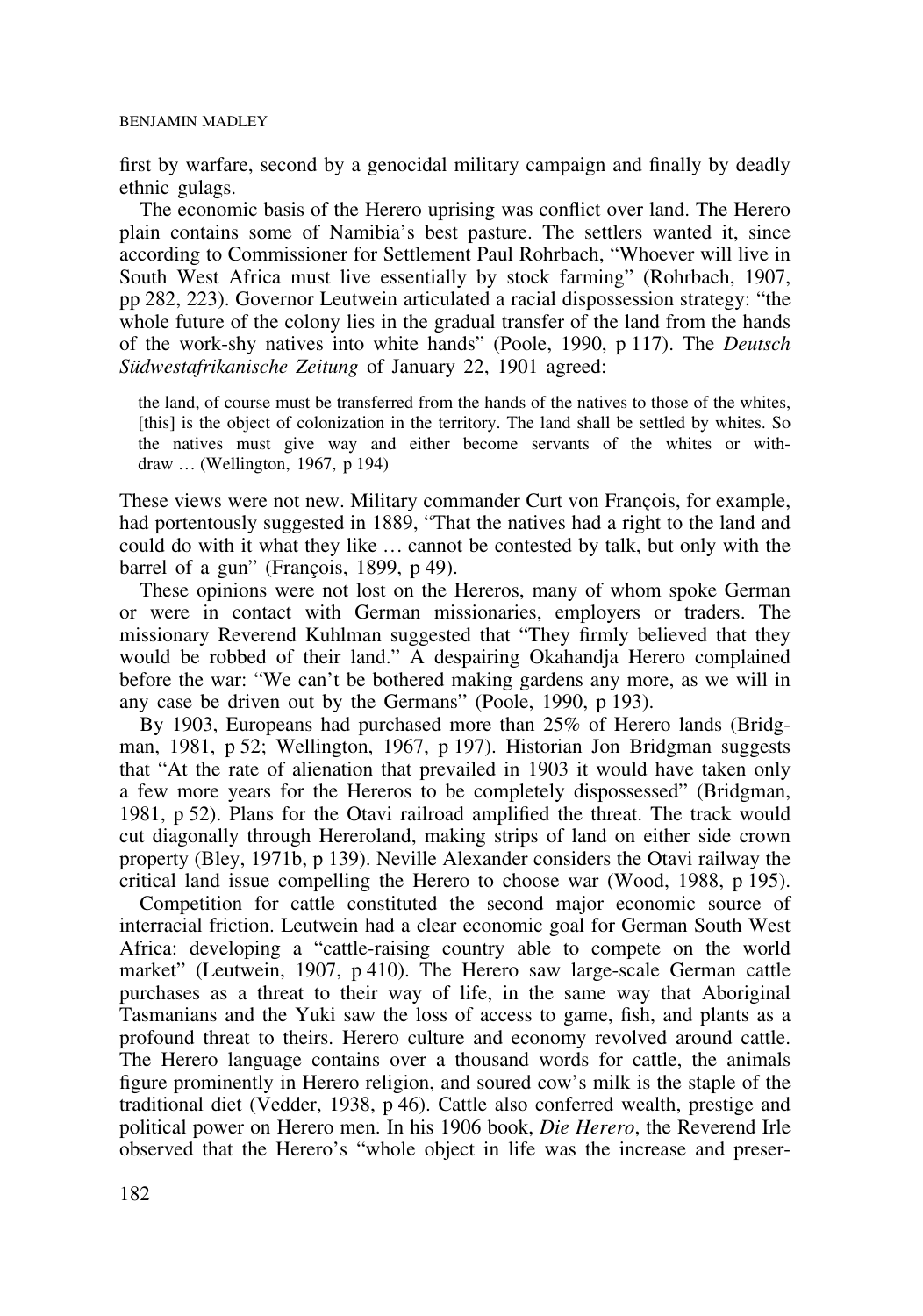vation of his herds" (Irle, 1973, p 121). As the Hereros sold cattle for European goods, they helped undermine their own society. By 1902 the Herero nation owned just 45,910 head of cattle, having sold and lost through military confiscation some 44,490 cattle to settlers (Drechsler, 1980, p 119).

Trade was the third major economic cause of conflict and war. The Herero were angered by what they considered European trading abuses. According to Chief Daniel Kariko, "Our people were being robbed and deceived right and left by German traders …" (Administrator's Office, 1918, p 47). European merchants charged high interest rates, frequently swindled the Herero, and sometimes extracted payment by force or trickery, even dressing as police to collect debts (Poole, 1990, p 182). To make sales, merchants sometimes dropped unrequested goods in a village and charged them to the chief's account (Administrator's Office, 1918, p 47). Eventually, many Hereros could no longer pay off debts with cattle, and had to sell their land.

The German administration tried to correct trading abuses with the 1903 Credit Ordinance, giving German creditors a year to collect debts from Hereros, "after which no indebtedness would be recognized." As a result, in historian John Wellington's words, "The traders fell on the Hereros like a pack of wolves" (Wellington, 1967, p 198). As their cattle and lands were taken, Herero frustrations rose. The use of soldiers to collect debts prompted one Herero to observe that the Europeans "wished to take everything all at once" (Poole, 1990, pp 184–185). Moreover, many Hereros did not fully understand the German financial system and as Leutwein suggested, a court official "who wants to take away his cattle is to the Native a cattle-thieving enemy" (Wellington, 1967, p 199). As headman Moses M'Buanjo observed, "They took our cattle … and we had no protection" (Administrator's Office, 1918, p 47).

Three primary political issues motivated indigenous attacks on settlers: mistreatment of women, physical abuse, and legal inequality. Given the size and resources of the Herero population, the Germans treated the Herero more carefully than the British had treated Aboriginal Tasmanians or white Californians the Yuki. Nevertheless, the Herero experienced significant abuse. Associated concerns appear to have shaped their political discontent.

By 1903, 3,970 European men and only 712 European women lived in Namibia. As in the Tasmanian and Yuki cases, this gender imbalance led to rapes of indigenous women by white men. This practice was so common that German settlers had names for it: *Verkafferung*, or going native, and *Schmutzwirtschaft*, or dirty trade (Rohrbach, 1907, p 243).

One incident of attempted rape and murder, just prior to the outbreak of war, particularly incensed the Herero. The son of Chief Zacharias, and his wife, Louisa Kamana, gave a ride to a German settler named Dietrich. That night, as the chief's son slept, Dietrich made sexual advances towards Louisa. She refused. Dietrich then shot and killed her. The Herero were outraged and their frustrations multiplied when a German court acquitted Dietrich. Even when the case was appealed and the killer sentenced to three years in prison, the Herero observed that the life of even a chief's daughter-in-law was worth little to the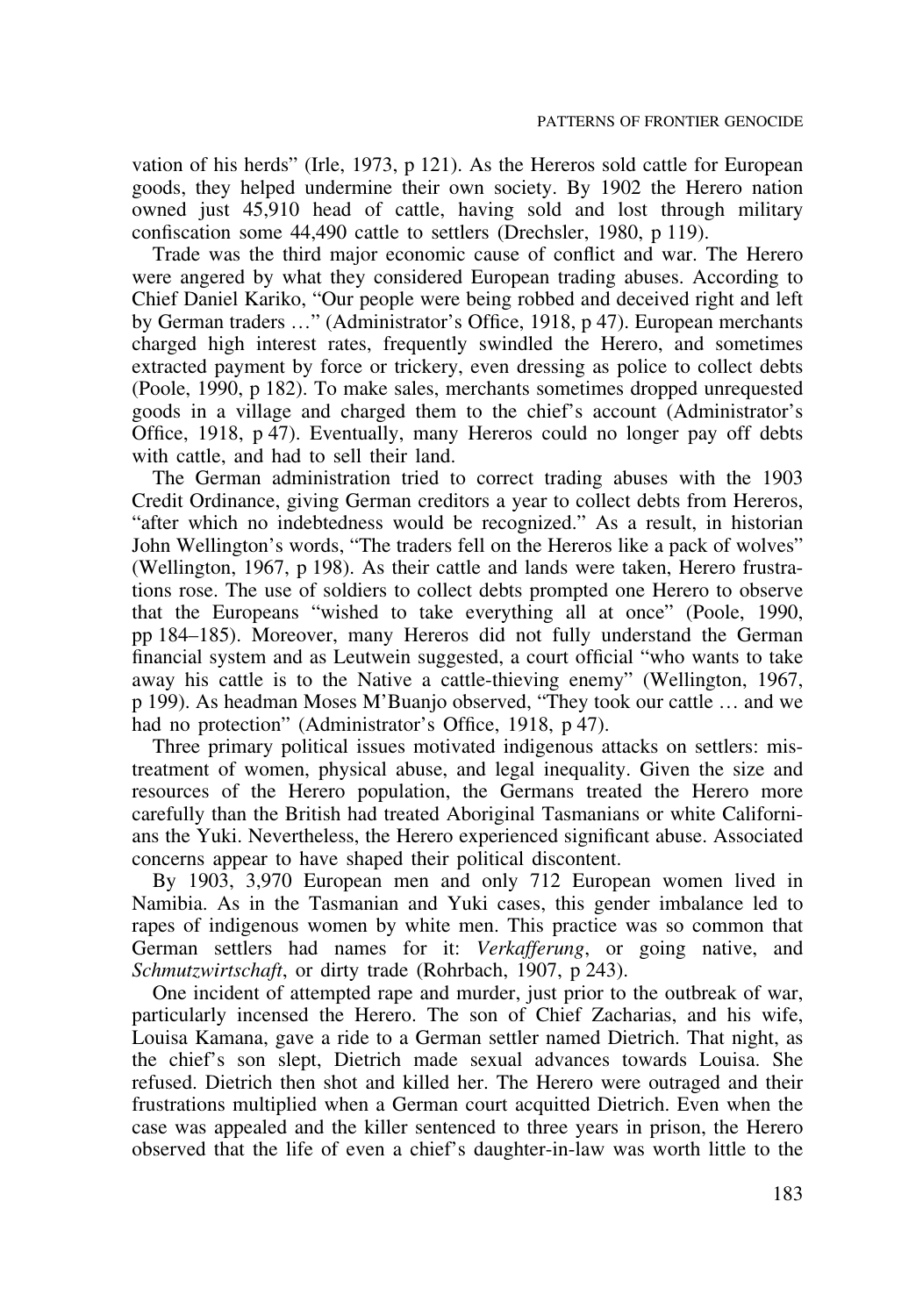Germans (Administrator's Office, 1918, pp 54–55; Wellington, 1967, pp 199– 200). According to Leutwein, after this event, "Everywhere people asked themselves if the whites then had the right to shoot native women" (Leutwein, 1907, p 223).

The German colonial system in Namibia tacitly accepted European abuse of African women (Administrator's Office, 1918, p 5). According to historian Horst Drechsler, not a single case of a white man raping an African woman came before a German court prior to the 1904–1905 war (Drechsler, 1980, p 133). When a Swiss newspaper, *Berner Tagwacht*, published a story about three Germans gang-raping a Herero woman and beating her husband, officials in Windhoek told the Colonial Department in Berlin that such incidents were so common as to be deemed unworthy of reporting (Drechsler, 1980, pp 133–134).

Like sexual abuse, physical violence against the Herero was a major reason they went to war. In a letter to Nama leader Hendrik Witbooi, Herero paramount chief Samuel Maharero wrote, "All our patience with the Germans is of little avail, for each day they shoot someone dead for no reason at all" (Katjavivi, 1988, p 9). Leutwein explained the attitude that engendered abuse and the anger it aroused in Herero leaders:

the Europeans flooding into Hereroland were inclined, with their inborn feeling of belonging to a superior race, to appear as members of a conquering army … The majority of the settlers had no knowledge of the protection treaties signed by the Herero. They did not know that … the Germans were pledged to respect "the particular customs and practices" of the Herero. But, at the very least the ruling Herero knew as much. (Bley, 1971b, pp 139–140)

Europeans frequently beat their Herero employees under the authority of the *Väterliche Züchtingungsrecht*, or paternal right of correction (Soggot, 1986, p 7). Even Chief Assa Riarua reportedly "was flogged until the blood ran" (Drechsler, 1980, p 136).

Their inability to obtain satisfactory redress in German courts redoubled Herero frustrations and emphasized Germans disinterest in granting the Herero political equality. As Leutwein noted, "Racial hatred has become rooted in the very framework of justice" (Bley, 1971b, p 140). Even a former District Judge in Swakopmund wrote that "a single drop of white blood was just as precious to me as the life of one of our black fellow-citizens" (Hanemann, 1905, p 46).

Lack of documentation limits our understanding of the immediate reasons why the Aboriginal Tasmanians and Yuki went to war. But Chief Samuel Maharero summarized his reasons in a letter to Leutwein dated March 6, 1904:

This was not begun this year by me, rather it has been started by the Whites. You know yourself how many Hereros have been killed by White people, particularly by traders, with guns, and in prisons and whenever I took these matters to Windhoek the blood of my people was compensated for by small numbers of small stock … The traders increased the hardship by pressing my people to accept articles on credit; thereafter they robbed us and they went so far as to secure payment by taking away by force two or three head of cattle for a debt of £1 sterling. (Goldblatt, 1971, p 133)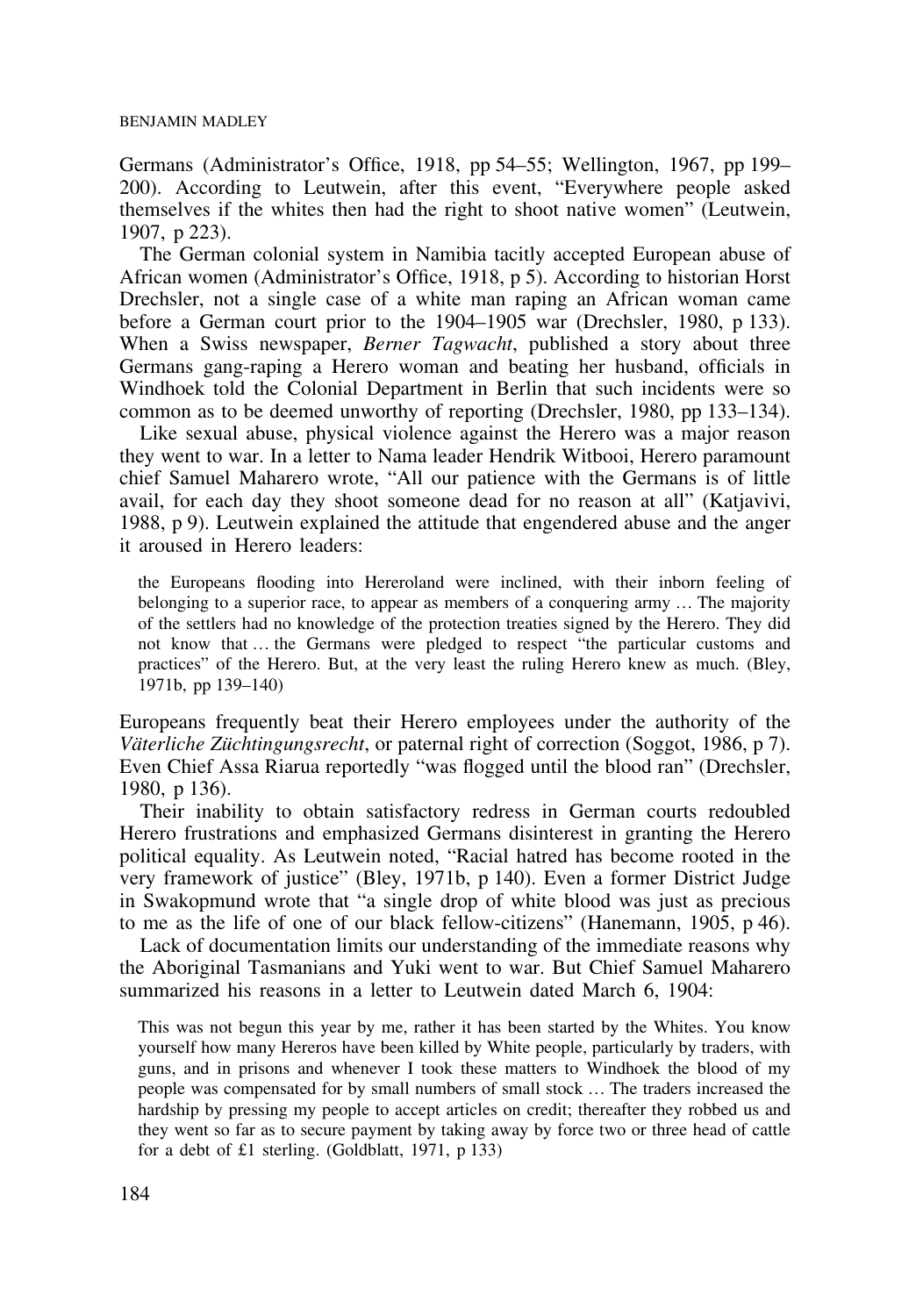Although a retrospective justification, this letter helps explain Maharero's decision to fight.

On January 12, 1904 Maherero commanded his people: "*Ich kämpfe, tötet!—I fight, kill!*" (Poole, 1990, p 1). Within days the Herero had killed 123 Europeans. mostly adult male civilians (Leutwein, 1907, p 466). Like Aboriginal Tasmanians and the Yuki, the Herero did not distinguish between combatants and civilians in the same way Europeans did. Thus, although Herero warriors obeyed Maherero's command to "refrain from laying their hands on" European women and children, the hundreds of initial attacks on farms, businesses, and civilian German men generated a strong emotional response from Germans (Bridgman, 1981, p 69; Leutwein, 1907, p 467). The Herero attacks provoked war fever.

In Germany, many perceived the Hereros' attacks on civilians as an unprovoked assault on the German nation. The conflict subsequently took on the emotional overtones of a full-scale national war, rather than a conflict of colonial suppression. Socialist leader August Bebel, for example, proclaimed to the *Reichstag*, "This is the worst crisis we Germans have faced since 1870" (Bley, 1971b, p 161). On January 18th, Chancellor Bernhard von Bülow proclaimed to the *Reichstag* his confidence in Germany's ability to "defend the honor of the flag" (Bridgman, 1981, p 75). And, in the early days of the conflict, even the *Sozialdemokratische Partei Deutschlands*, the arch-enemy of colonial spending, supported sending troops to German South West Africa (Bley, 1971b, p 157).

Like the British army in Tasmania and irregular troops in California, the German military was unable to rapidly vanquish the Herero. As in the other cases, the inability to quickly defeat indigenous guerilla tactics played a crucial role in the rising military frustration that motivated the decision to wage genocide. Five factors thwarted a swift German military victory: their preparation for a European-style conflict, the Namibian environment, disease, insufficient troop strength, and Herero guerilla tactics. Each of these factors contributed to the decision to annihilate the Herero.

Like many early twentieth-century European armies, the Germans integrated machine guns and rapid-fire artillery into their tactics. In the absence of adequate rail or road networks, these weapons' tactical advantages were offset by logistical problems, long and vulnerable supply lines, and through dependence upon those supply lines, limited mobility. In effect, reliance on shell-hungry weapons exposed troops to constant ambush and kept German forces from turning tactical successes into strategic victories.

The Namibian environment also hindered a swift German victory. Namibia has the driest climate in sub-Saharan Africa and the resulting lack of water for horses and men slowed German forces. Thorn bushes also retarded movement, provided cover for Herero warriors, and wreaked havoc on German morale. Captain Maximilian Bayer wrote: "This damned thorn bush imprisons us. From all sides it chokes us, robbing us of light and air. One feels as if one were bundled in a sack, unable to move freely or make a fresh, vigorous decision. One can only lie in fury and anger and wait" (Bayer, 1909, pp 50–51). This feeling of inability to act likely paralleled the sense of impotence produced by Herero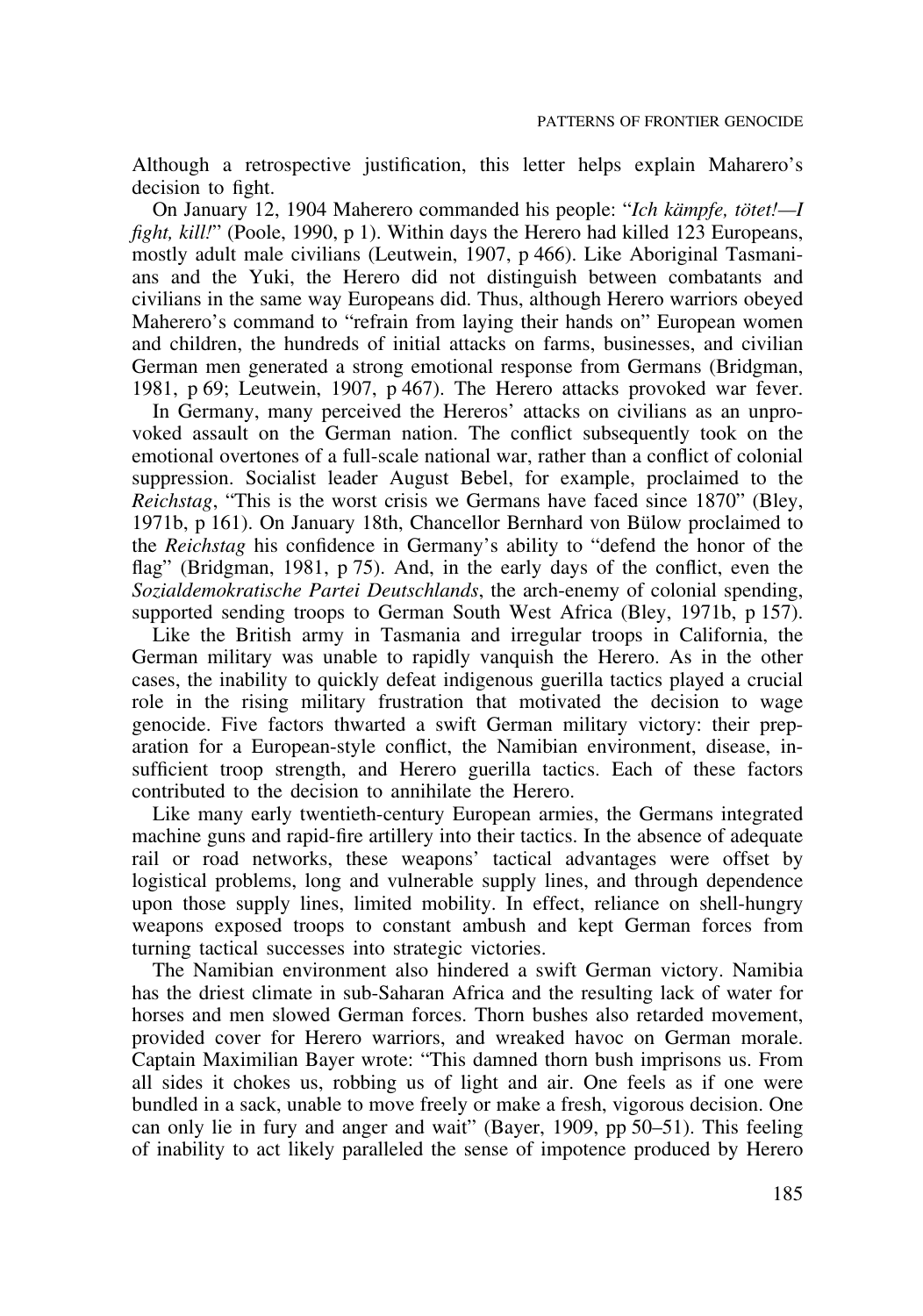methods of engagement, in which ambush frequently took the place of field encounter.

Deaths from disease, and typhus in particular, must have intensified the frustration and sense of powerlessness among German soldiers. Leutwein noted that typhus "demand[ed] more victims than the Hereros" (Leutwein, 1907, p 507). Indeed, between April 1904 and June 1905, diseases and sickness killed 321 German soldiers and officers fighting in Namibia (Generalstab, 1906, pp 237–247). As the war dragged on with mounting casualties, anger and frustration intensified in all ranks.

The loss of troops to disease exacerbated the fact that the Germans did not have enough soldiers for their mission. By March, three months after 60,000– 85,000 Hereros revolted, the colony had received just 1,567 reinforcements. And even when the German offensive began in August the Germans did not have more than 4,000 men (Dedering, 1999, pp 207, 209). Only after the campaign of genocide was under way did reinforcements achieve the German troop strength necessary to both protect widely dispersed settlers and crush the uprising.

Herero guerilla warfare was the final factor that stopped the German army from achieving a speedy victory. After the battle of Ongandjira, in which Herero forces first fought against artillery, they learned to engage the Germans on level ground with dense brush. This diminished the killing power of shell-fire while allowing Hereros to move largely undetected (Poole, 1990, p 235). The Herero were masters of ambush. In one incident, warriors ambushed Major Glasenapp's troops, killing 26 Germans. In another ambush Herero warriors wounded 17 and killed 32 (Generalstab, 1906, pp 66–71). These high casualties dealt a blow to the pride and morale of the Germans, who considered themselves one of the world's best armies. They were unable to defeat an enemy they perceived as subhuman and savage.

Because the conflict did not fit German tactical frameworks, the troops fighting the Hereros may have felt that traditional military codes of conduct did not apply. One German soldier wrote to Kaiser Wilhelm, suggesting that German soldiers poison water wells to destroy the Herero and win the war. He justified "resorting to some new stratagem," arguing that "After all, we are not fighting against an enemy respecting the rules of fairness, but savages" (Drechsler, 1980, p 147). Even if he never read this letter, from other evidence it seems that the Kaiser agreed with its basic sentiment.

In June 1904 General Lothar von Trotha took command of German troops in Namibia under orders from Kaiser Wilhelm to "crush the rebellion by all means necessary" (Dedering, 1999, p 208). Von Trotha discarded traditional military codes of conduct. According to Manuel Timbu, who served as von Trotha's groom, "I was for nearly two years with the German troops and always with General von Trotha. I know of no instance in which prisoners were spared" (Administrator's Office, 1918, p 64). Jan Kubas, who also served with German troops, simply noted "The Germans took no prisoners" (Administrator's Office, 1918, p 65). Von Trotha justified killing prisoners on the grounds that his men could not care for them and that they carried infectious diseases (Poole, 1990,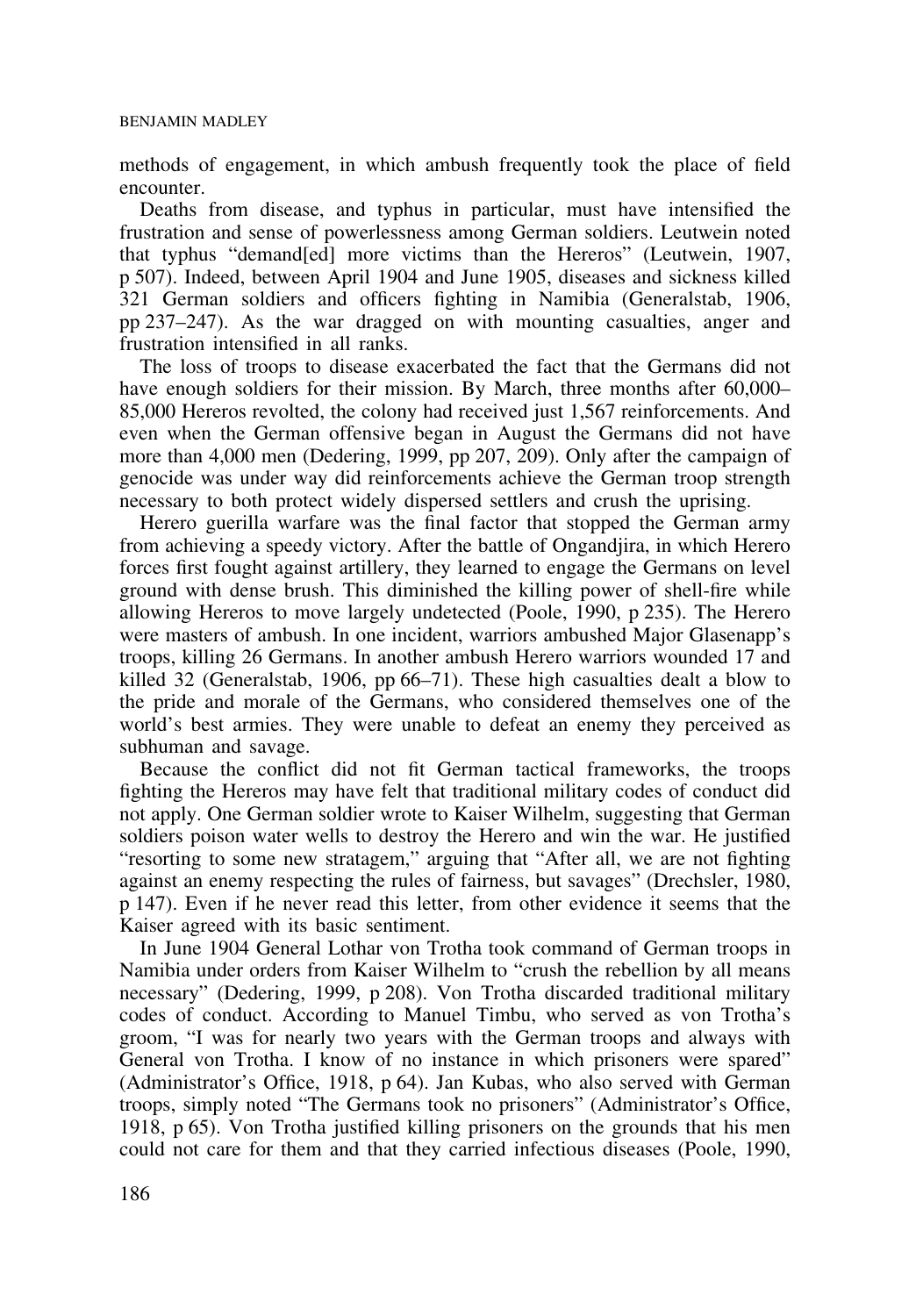p 270). These explanations of the departure from European codes of warfare embody the brutal logic that ultimately motivated genocide against the Herero.

The rationalizations for killing prisoners were also used to justify massacres of civilians. Timbu noted, "the soldiers shot all natives we came across," while Kubas related how the Germans "killed thousands and thousands of women and children along the roadsides." A German officer told Bastaard commander Hendrik Campbell that it was necessary to burn Herero women alive in their huts since: "they might be infected with some disease" (Administrator's Office, 1918, pp 63, 65).

On August 11, 1904, von Trotha encircled the retreating Herero nation at the battle of the Waterberg. With 96 officers, 1,488 troops, machine guns, and cannons, von Trotha attacked from six directions, apparently on the model of Moltke's encirclement of the French at Sedan (Bayer, 1909, p 139; Poole, 1990, pp 251–252). The encirclement failed to contain the 60,000 or so Hereros, including 5,000–6,000 warriors. Toward the end of this closely fought battle, a majority of Hereros broke through the lightly held eastern portion of the 100-kilometer-long encirclement perimeter (Bayer, 1909, p 139). The retreating, defeated Herero nation then continued southeastward, towards the Omaheke Desert and British Bechuanaland, now Botswana.

Following the retreat of the main body of Hereros, the Germans destroyed many of those too slow to follow. Stragglers were bayoneted, shot and burned alive *en masse*. According to one Bergdamara man who fought alongside the Germans, "We hesitated to kill Herero women and children, but the Germans spared no one. They killed thousands and thousands. We saw this slaughter day after day" (Bridgman, 1981, p 126).

Von Trotha pursued the Herero into the Omaheke Desert not to force surrender, but to destroy them. It was not a matter of military necessity to hound the leaderless and defenseless Hereros to the point of extinction. Employing a 250-kilometer-long *cordon sanitaire* of troops to keep them from returning to Hereroland, von Trotha deliberately annihilated the Herero (Generalstab, 1907, p 212). Indeed, the German General Staff suggested that:

If … the Herero were to break through [at the Waterberg], such an outcome of the battle could only be even more desirable in the eyes of the German Command because the enemy would then seal his own fate, being doomed to die of thirst in the *Sandveld*. (Generalstab, 1906, p 132)

On October 2, 1904, von Trotha formalized a policy of genocide by forbidding the Hereros' return from the arid Omaheke into Hereroland.

In the *Schrecklichkeit*, or Extermination, order to his officers, von Trotha proclaimed at Osombo–Windimbe, on October 2, 1904, that:

All Hereros must leave the country. If they do not do so, I will force them with cannons to do so. Within the German borders, every Herero, with or without weapons … will be shot. I shall no longer shelter women and children. They must either return to their people or I will shoot them. This is my message to the Herero nation. (Rust, 1905, p 385)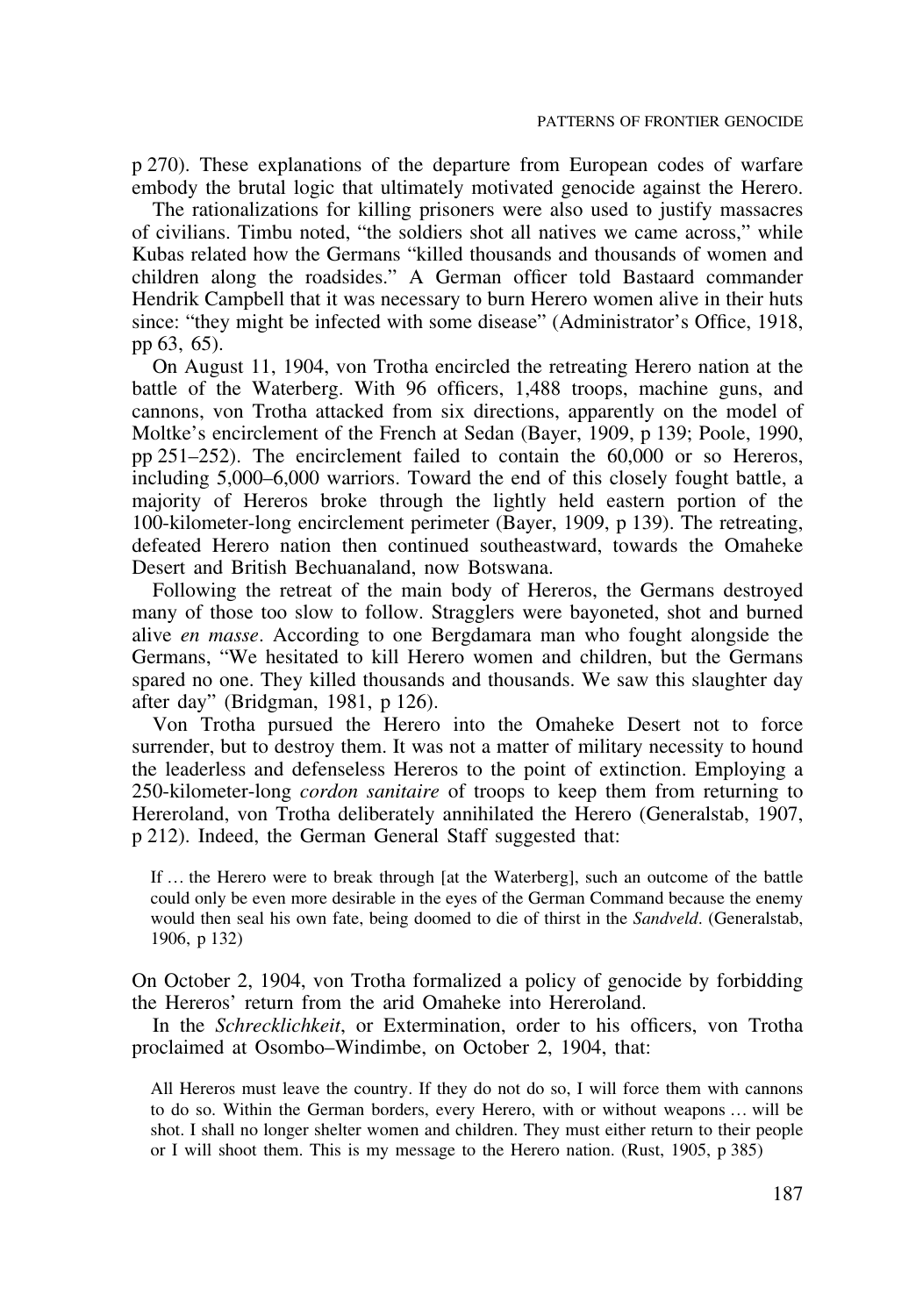It is possible, though unlikely, that von Trotha honestly thought the Herero would make their way through the desert to British Bechuanaland. However, it seems he knew a great number of Herero would die in the *Sandveld*. He observed on September 30th, 1904 that "There is a lack of water for man and beast, horses die … the climate is barbarous …" (Poole, 1990, p 271). Moreover, as commander of all German forces in Namibia, he knew how deadly the Omaheke was from patrol reports. For example, during five days of pursuing the Herero, Captain Klein lost 25 horses and 21 mules to thirst and exhaustion in the Omaheke (Generalstab, 1906, pp 203–206).

An undetermined number of Hereros died in the desert. One thousand or so reached British Bechuanaland, but the vast majority died of thirst and hunger en route. According to the official German military report,

The shutting off of the *Sandveld*, which was carried on for months with iron firmness, completed the work of destruction … The death rattle of the dying and the shrieks of the maddened people—these echoed through the solemn silence of eternity. The court had now concluded its work of punishment. (Generalstab, 1906, p 214)

Unfortunately, this "court" had not concluded its "punishment."

Responding to domestic German pressure, Kaiser Wilhelm agreed to lift the Extermination Order in late December of 1904. Yet, this did not end the genocide. As the Herero responded to the change in policy that allowed their remnants to surrender, they were collected and taken to work camps and ethnic gulags where thousands more died.

Camp conditions led to high mortality rates. German officials knew this, but chose not to improve the situation. On Shark Island, an official report to the Colonial Office stated that in eight months 1,032 out of 1,795 prisoners died (Drechsler, 1980, p 212). According to Fritz Isaac, some 3,500 Hereros and Namas were sent to Shark Island, but only 193 returned when the prison closed in August, 1906 (Administrator's Office, 1918, p 99). Conditions and treatment in forced-labor railroad gangs also imposed a high toll. Herero headman Traugott Tjienda testified that of the 528 Hereros in his work party, 148 perished while working on the line (Administrator's Office, 1918, pp 101–102). According to official German figures, of the 15,000 Herero survivors and 2,200 Namas in post-war camps, some 7,700, or 45%, perished (Bley, 1971b, p 151).

A continuing desire to destroy the Hereros played a part in the Germans' maintenance of such lethal camp conditions. Between 1903 and 1905 some 865 Africans also died at a work camp in the port city of Swakopmund (Goldblatt, 1971, p 146). Heinrich Vedder, who was there at the time, noted: "During the worst period an average of thirty died daily … it was the way that the system worked." He suggested that "General von Trotha gave expression to this system in an article he published in the *Swakopmunder Zeitung*: 'the destruction of all rebellious tribes is the aim of our efforts'" (Goldblatt, 1971, p 146; Vedder, 1953, p 139).

A century after the genocide began, the Herero people have regained their former population size. Although a precise number is difficult to obtain, it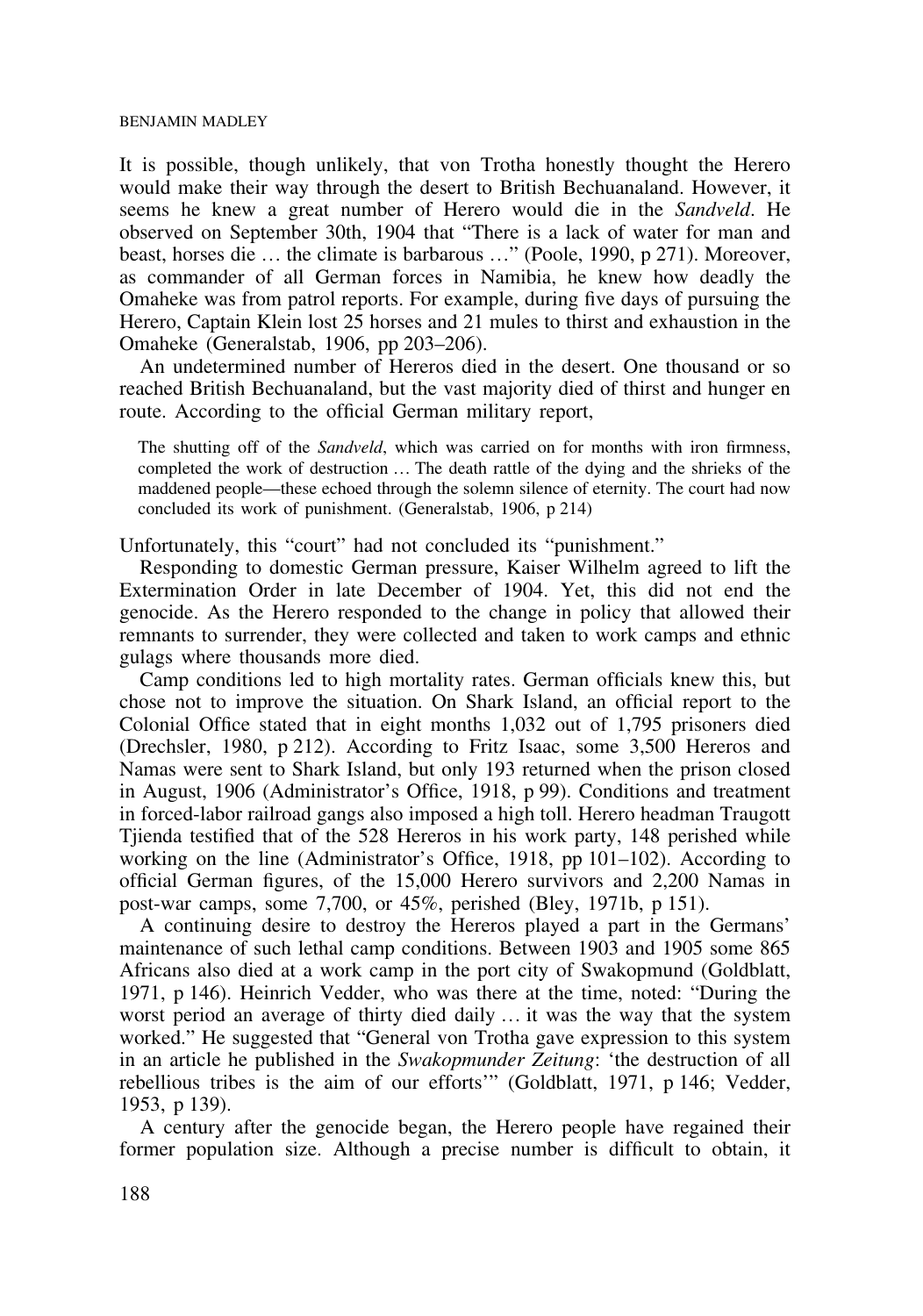appears that as many as 100,000 Hereros currently reside in Namibia and neighboring Angola and Botswana. Herero community leaders are currently working to obtain reparations from the German government for the genocide they suffered.

# **Conclusion**

Settlement policy tends to create the impression, and sometimes the reality, of a zero-sum game between indigenous people and settlers. Understanding the grievances which compel indigenous groups to go to war against colonists and their advocates reveals both common background patterns leading to the initiation of wars of annihilation and the foundations for settlers', administrators' and soldiers' motivation and self-justification for destroying indigenous people.

Economic conflicts between indigenous people and settlers are the result of a complex interplay of factors that vary from case to case. However, issues of land and access to resources appear again and again in the pattern leading to colonial wars of annihilation. Territory is inherently finite in area and resources; thus there is competition for access to and control of these fundamental sources of survival and wealth.

Political power is also a limited commodity which settlers and indigenous groups rarely share equally, unless circumstances dictate cooperation. Colonists' racialist attitudes, disinterest in power sharing, and abuse of indigenous peoples' basic human rights are critical to the pattern of frontier genocide. Settler maltreatment of indigenous people both sows the seeds of violent resistance, by threatening the very fabric of indigenous society, and often at the same time sets precedents, in the minds of settlers and their advocates, for genocide as an operational solution to a difficult war.

By waging guerilla warfare, killing civilians, and destroying private property, indigenous peoples frustrate and shock settlers and their advocates, reinforcing existing racist hostility. Against guerilla tactics traditional military tactics rarely bring swift victory, especially when hindered by insufficient manpower and difficult environmental conditions. In the pattern of frontier genocide, colonists' desire for a swift end to indigenous attacks may inform their decision to employ genocidal tactics.

The frustration and stress of strategic and tactical difficulties, coupled with the perceived barbarity of indigenous guerilla warfare, contribute to the settler forces' abandonment of conventional warfare's methods and ethics, just as the legalities of civilian rights were ignored in the earlier stages. The vacuum created by this abandonment is then filled by a code of war that colonial armed forces perceive as mirroring indigenous tactics' failure to distinguish between combatants and civilians. Abandoning Western modes of warfare involves a significant danger of genocide.

In the final phase of the frontier genocide pattern, settler governments employ the ethnic gulag to complete the destruction of an indigenous people. These remote prisons are not created with the express intention of murdering their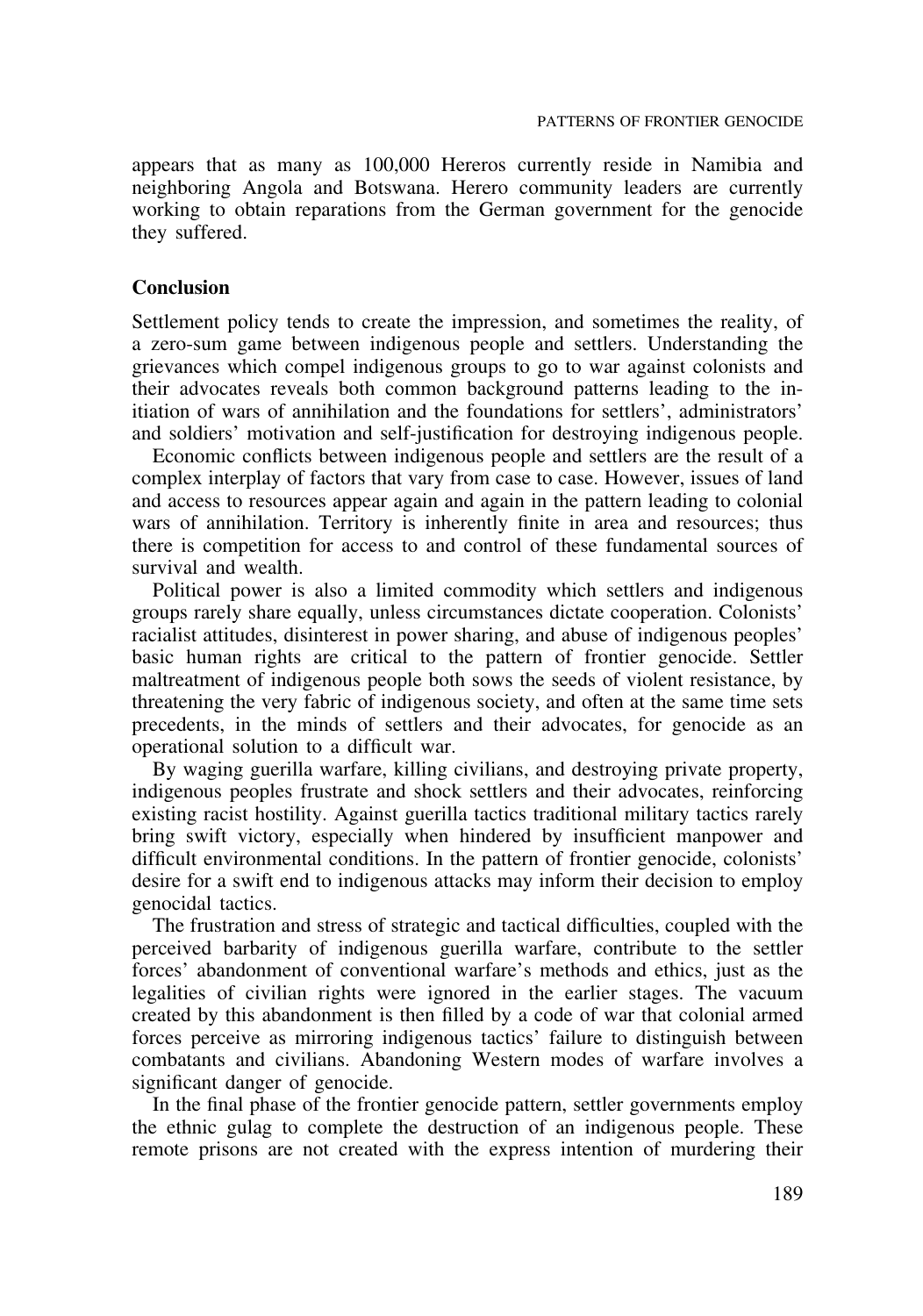inmates. But they are imposed and operated without providing for the survival of the prisoners. Thus, even as the government receives a steady stream of data indicating that its own incarceration policies are leading to mass fatalities, it chooses to allow the deaths and thus accept responsibility for them.

The pattern of frontier genocide suggests several truths about the destruction of indigenous people. First, there is no safe level of legal discrimination or institutionalized abuse of human beings under any regime. Tacit acceptance of the physical mistreatment of Aboriginal people coupled with inequality before the law sets dangerous precedents for later genocide. Moreover, this mistreatment and inequality have the strong potential for provoking full-scale war between victims and perpetrators. Second, when indigenous people employ guerilla tactics there is a high likelihood that settler armed forces will not adhere to traditional modes of warfare and, in the absence of legal or political constraints, may embark upon a military campaign of genocide. Finally, when a campaign of genocide has already been waged, so-called reservations for indigenous survivors are often no more than ethnic gulags in which genocide continues. These findings clearly call for additional study but are immediately valuable as red flags indicating the danger or existence of genocide. Given the continuing threat to indigenous people around the world, recognition of these factors may aid their survival.

#### **Bibliography**

- Administrator's Office (1918) *Report on the Natives of South-West Africa and their Treatment by Germany*, Windhuk, ed. (London: His Majesty's Stationary Office).
- Atkins, T. (1869) *Reminiscences of Twelve Years' Residence in Tasmania and New South Wales; Norfolk Island and Moreton Bay; Calcutta, Madras and Cape Town; The United States of America; and the Canadas* (Malvern: The "Advertiser" Office).

Backhouse, J. (1843) *A Narrative of a Visit to the Australian Colonies* (London: Hamilton, Adams and Co.).

Bacon, J. (1999) "Transcript of Premier Jim Bacon upon his announcement that Wybalenna on Flinders Island is to be returned to the Aboriginal People," available online at: <http://www.premier.tas.gov.au/speeches/ 080299wybalenna.html > (Hobart: Department of Premier and Cabinet).

Bayer, M. (1909) *Mit dem Hauptquartier in Südwestafrika* (Berlin: Wilhelm Weicher).

- Bley, H. (1971a) "Social discord in South West Africa, 1894–1904," in P. Gifford and W. Lewis, eds, *Britain and Germany in Africa* (New Haven: Yale University Press).
- Bley, H. (1971b) *South West Africa under German Rule, 1898–1914*, R. Hugh, trans. (Evanston: Northwestern University Press).

Bridgman, J. (1981) *The Revolt of the Hereros* (Berkeley: University of California Press).

Brown, J. (1959) *The Coast Rangers* (Balboa Island: California Historical Society).

- Carranco, L. and Beard, E. (1981) *Genocide and Vendetta: The Round Valley Wars of Northern California* (Norman: University of Oklahoma Press).
- Castillo, E. (1978) "The impact of Euro-American exploration and settlement," in R. Heizer, ed., *Handbook of North American Indians, III* (Washington, DC: Smithsonian).
- Chalk, F. and Jonassohn, K. (1990) *The History and Sociology of Genocide* (New Haven: Yale University Press).
- Cook, S. F. (1970) "The California Indian and Anglo-American culture," in C. Wollenberg, ed., *Ethnic Conflict in California History* (Los Angeles: Tinnon–Brown).

Cooke, S. F. (1976) *The Conflict between the California Indian and White Civilization* (London: AMS).

- Cunningham, P. (1827) *Two Years in New South Wales: A Series of Letters, Volume II* (London: Henry Colburn).
- Dedering, T. (1999) "A certain rigorous treatment of all parts of the nation: the annihilation of the Herero in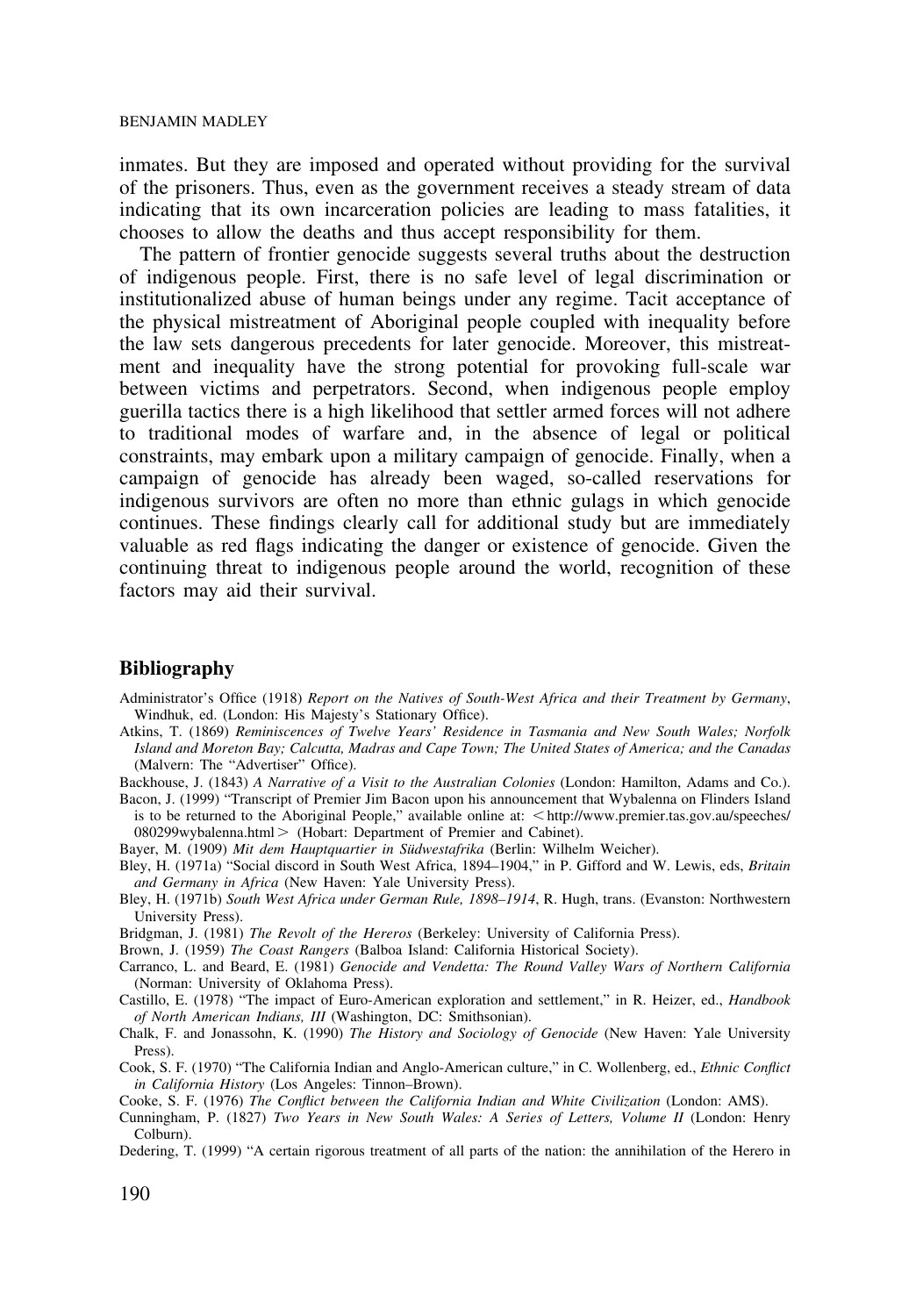German South West Africa, 1904," in M. Levine and P. Roberts, eds, *The Massacre in History: Studies on War and Genocide* (New York: Berghan).

- Drechsler, H. (1966) *Südwestafrika unter deutscher Kolonialherrschaft: Der Kampf der Herero and Nama gegen den deutschen Imperialismus (1884–1915)* (Berlin: Akademie–Verlag).
- Drechsler, H. (1980) *Let Us Die Fighting": Struggle of the Herero and the Nama against German Imperialism (1884–1915)* (London: Zed).
- François, C. von (1899) *Deutsch-Südwest-Afrika* (Berlin: Dietrich Reimer).
- Generalstab, ed. (1906) *Die Kämpfe der deutschen Truppen in Südwestafrika, I* (Berlin: Ernst Siegfried Mittler und Sohn).
- Generalstab, ed. (1907) *Die Kämpfe der deutschen Truppen in Südwestafrika, II* (Berlin: Ernst Siegfried Mittler und Sohn).
- Goldblatt, I. (1971) *History of South West Africa From the Beginning of the Nineteenth Century* (Capetown: Juta).

Hanemann, H. (1905) *Wirtschaftliche Verhältnisse in Südwestafrika* (Berlin: Akademie Verlag).

Heizer, R., ed. (1974) *The Destruction of California Indians: A Collection of Documents from the Period 1847–1865* (Santa Barbara: University of California Press).

Heizer, R., ed. (1978) *Handbook of North American Indians, III* (Washington, DC: Smithsonian).

Heizer, R. and Almquist, A. (1971) *The Other Californians* (Berkeley: University of California Press).

- Hitchcock, R. and Twedt, T. (1997) "Physical and cultural genocide of various indigenous peoples," in S. Totten, W. Parsons and I. Charney, eds, *Century of Genocide: Eyewitness Accounts and Critical Views* (New York: Garland).
- House of Commons (1831) *Correspondence between Lt. Governor Arthur and His Majesty's Secretary of State for the Colonies on the Subject of the Military Operations Lately Carried Out Against the Aboriginal Inhabitants of Van Diemen's Land* (London: House of Commons).

Hurtado, A. (1988) *Indian Survival on the California Frontier* (New Haven: Yale University Press).

- Irle, J. (1973) *Die Herero* (Lichtenstein).
- Katjavivi, P. (1988) *A History of Resistance in Namibia* (Paris: United Nations Educational, Scientific, and Cultural Organization).

Leutwein, T. (1907) *Elf Jahre Gouveneur in Deutsch Südwestafrika* (Berlin: Ernst Siegfried Mittler und Sohn).

- Melville, H. (1965) *The History of the Island of Van Diemen's Land from the Year 1824 to 1835, Inclusive* (original 1835; reprint with introduction, Sydney: Halstead Press).
- Miller, V. (1978) "Yuki, Huchnom, Coast Yuki," in R. F. Heizer, ed., *Handbook of North American Indians, III* (Washington, DC: Smithsonian).
- Nicholls, M., ed. (1977) *The Diary of the Reverend Knopwood: 1803–1808* (Hobart: Tasmanian Historical Research Association).
- Palmer, A. (2000) *Colonial Genocide* (Adelaide: Crawford House).
- Péron, F. (1809) *A Voyage of Discovery to the Southern Hemisphere* (London: Macmillan).
- Plomley, N. J. B., ed. (1966) *Friendly Mission: The Tasmanian Journals and Papers of George Augustus Robinson: 1829–1834* (Kingsgrove: Halstead Press).
- Plomley, N. J. B. (1973) *An Immigrant of 1824* (Hobart: Tasmanian Historical Research Association).
- Plomley, N. J. B., ed. (1987) *Weep in Silence: A History of the Flinders Island Aboriginal Settlement with the Flinders Island Journal of George Augustus Robinson* (Hobart: Blubber Head Press).
- Plomley, N. J. B. (1992) *The Aboriginal/Settler Clash in Van Diemen's Land: 1803–1831* (Hobart: University of Tasmania).
- Poole, G. (1990) *Samuel Maherero* (Windhoek: Gamsberg Macmillan).
- Princsep, A. (1833) *The Journal of a Voyage from Calcutta to Van Diemen's Land: Comprising a Description of that Colony during Six Months Residence* (London: Stewart).
- Reynolds, H. (1995) *Fate of a Free People: A Radical Re-examination of the Tasmanian Wars* (Ringwood: Penguin Australia).
- Richards, J., ed. (1950) *Tasmanian Letters* (Christ Church: Jayrich Productions).
- Robson, L. (1965) *The Convict Settlers of Australia: An Inquiry into the Origin and Character of the Convicts Transported to New South Wales and Van Diemen's Land, 1787–1852* (Carlton: Melbourne University Press).
- Robson, L. (1983) *A History of Tasmania, Volume I: Van Diemen's Land from Earliest Times to 1855* (Oxford: Oxford University Press).
- Rohrbach, P. (1907) *Deutsche Kolonialwirtschaft, I* (Berlin and Schöneberg: Buchverlag der Hilfe).
- Rust, C. (1905) *Krieg und Frieden im Hererolande* (Leipzig: Kittler).
- Ryan, L. (1996) *The Aboriginal Tasmanians* (St Leonards: Allen & Unwin).

Schwabe, K. (1907) *Der Krieg in Deutsch-Südwestafrika, 1904–1907* (Berlin: Weller).

Shaw, A. G. L. (1980) *Sir George Arthur, Bart: 1784–1854* (Carlton: Melbourne University Press).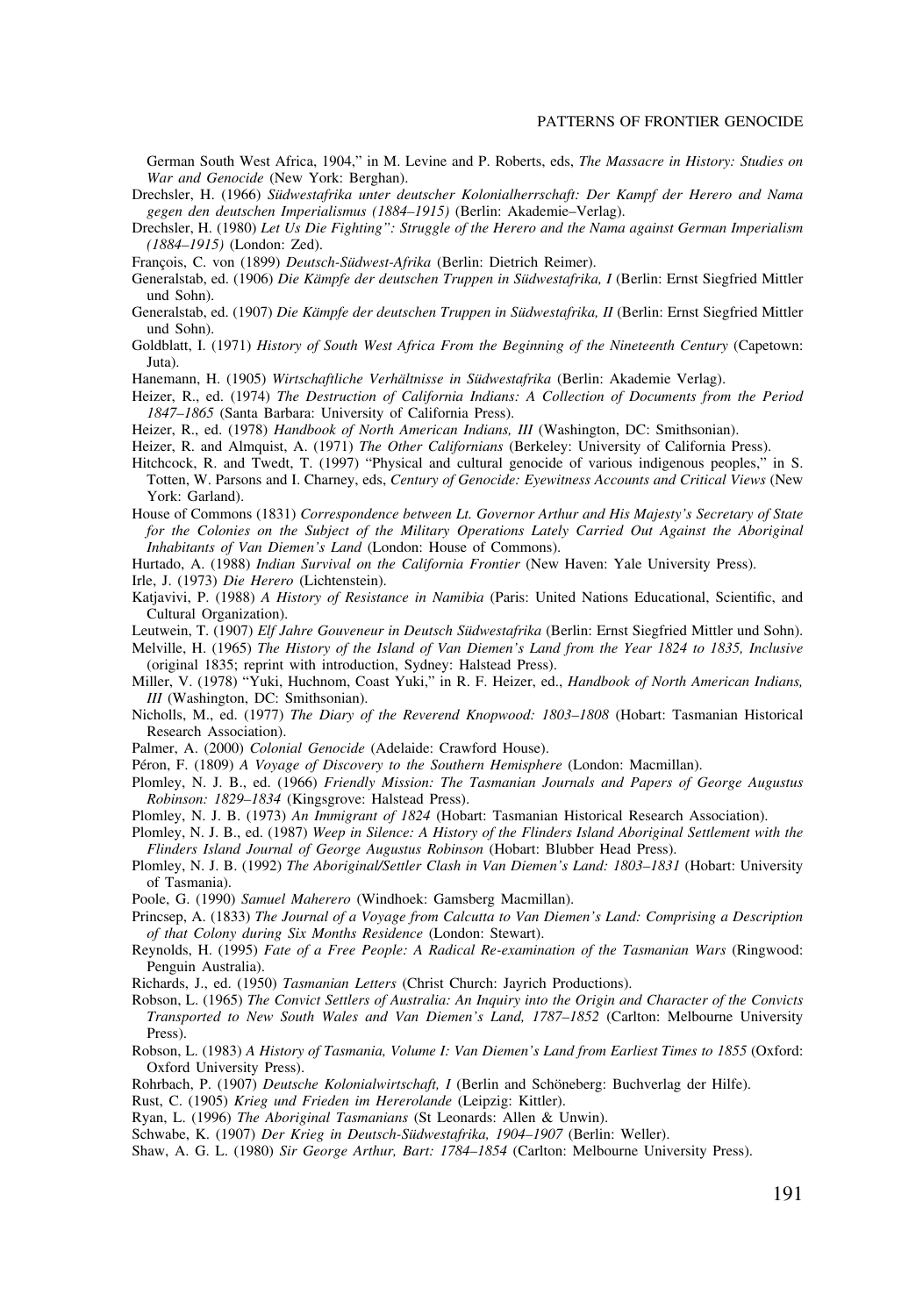Soggot, D. (1986) *Namibia: The Violent Heritage* (London: Rex Collins).

- Stannard, D. (1992) *American Holocaust: Columbus and the Conquest of the New World* (Oxford: Oxford University Press).
- Tassin (1887) "Chronicles of Camp Wright," *Overland Monthly*, Vol X, July.
- Turnbull, C. (1948) *Black War: The Extermination of the Tasmanian Aborigines* (Melbourne: Lansdowne Press).
- Vedder, H. (1938) *South West Africa in Early Times*, C. Hall, trans. (London: Oxford Press).
- Vedder, H. (1953) *Kurtze Geschichten aus einem langen Leben* (Wuppertal–Barmen: Verlag der Reinischen Missions–Gesellschaft).

Watson, F., ed. (1921) *Historical Records of Australia, Series III, Volume i* (Sydney: Government Printer). Watson, F., ed. (1922) *Historical Records of Australia, Series III, Volume v* (Sydney: Government Printer).

Wellington, J. H. (1967) *South West Africa and its Human Issues* (Oxford: Oxford Press).

Wood, B., ed. (1988) *Namibia 1884–1984: Readings on Namibia's History and Society* (London: Namibia Support Committee).